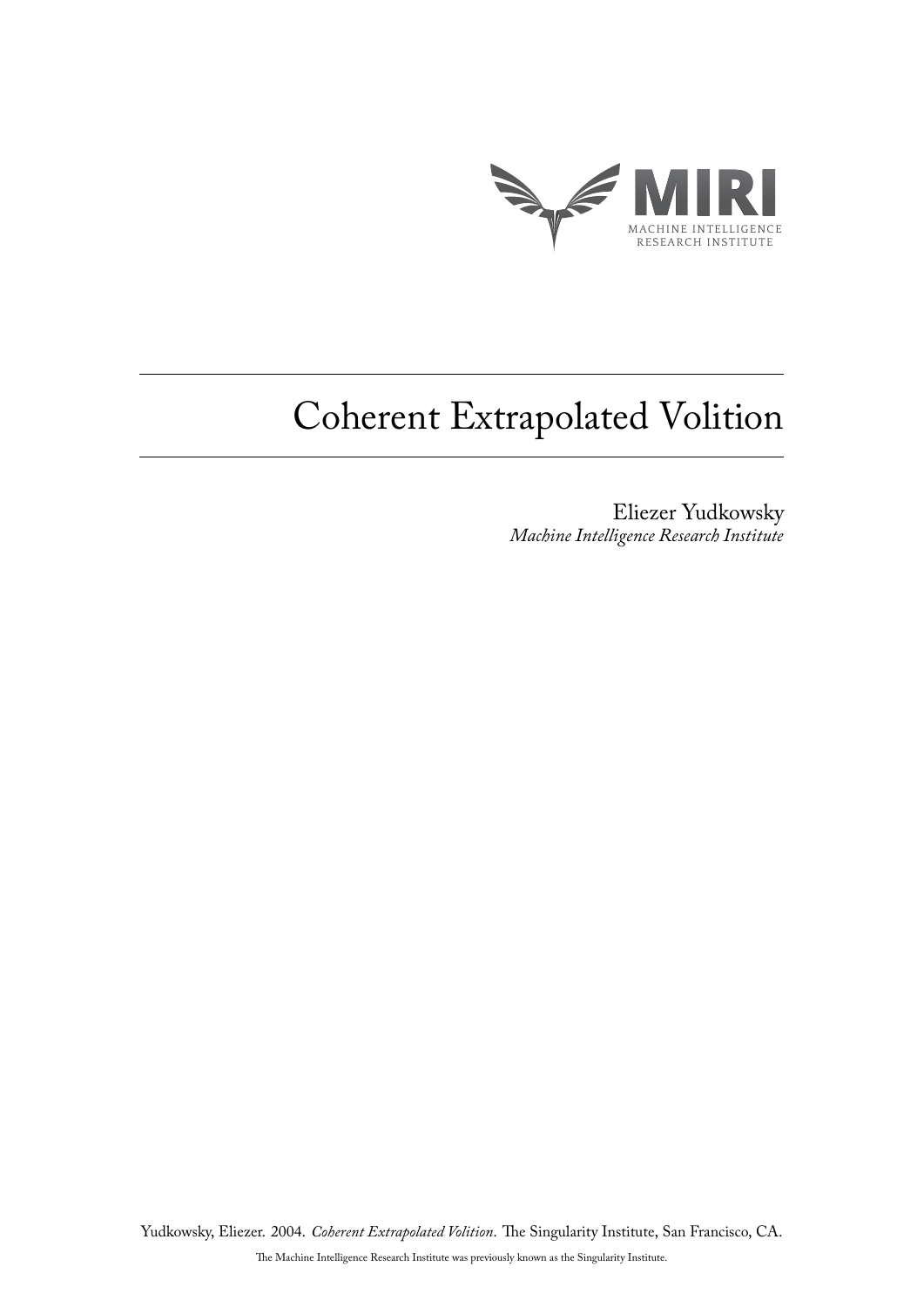# **1. Introduction**

This is an update to that part of Friendly AI theory that describes Friendliness, the objective or thing-we're-trying-to-do. The information is current as of May 2004, and should not become dreadfully obsolete until late June, when I plan to have an unexpected insight. (UPDATE: Actually, it took two days. Still, the text here isn't too far from the mark.)

Misleading terminology alert: I am still calling the Friendly Thingy an "Artificial Intelligence" or "superintelligence," even though it would be more accurate to call it a Friendly Really Powerful Optimization Process.

WARNING: BEWARE OF THINGS THAT ARE FUN TO ARGUE.

Defining Friendliness is not the life-or-death problem on which the survival of humanity depends. It is *a* life-or-death problem, but not *the* life-or-death problem. Friendly AI requires:

- 1. Solving the technical problems required to maintain a well-specified abstract invariant in a self-modifying goal system. (Interestingly, this problem is relatively straightforward from a theoretical standpoint.)
- 2. Choosing something nice to do with the AI. This is about midway in theoretical hairiness between problems 1 and 3.
- 3. Designing a framework for an abstract invariant that doesn't *automatically* wipe out the human species. *This is the hard part.*

Some examples to give a taste of the hard part:

- An AI whose abstract invariant is a "reward button," pressed when the AI pleases users, may go on to tile the solar system with ever-larger floating-point representations of total reward.
- An AI trained on the problem of "making humans smile" may acquire a utility function satisfied by tiling the solar system with tiny smiley faces.

Compare Friendly AI to the easier problem of wiping out the human species. The latter requires:

- Probing around in AI design space to find a few things that work (not necessarily understanding *why* they work) and tacking them together to do recursive selfimprovement.
- Designing a coherent system based on self-modification which is probabilistic in nature and does not maintain an invariant optimization target. For example, directed evolution.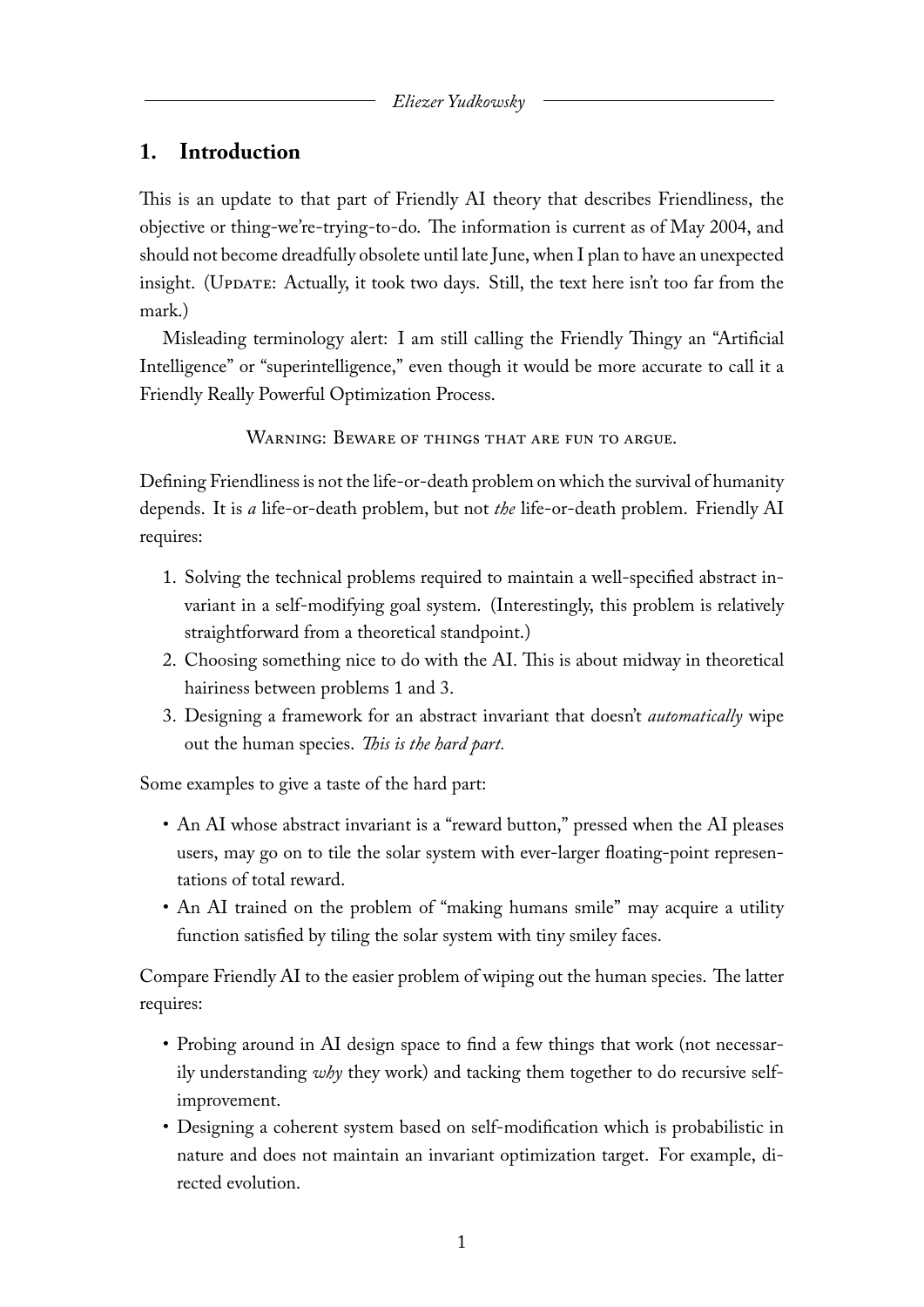- Using a theory of intelligence which allows for *deductive* (probability ∼100%) recursive self-improvement that maintains an abstract invariant, *without* achieving the technical understanding to choose an invariant that does what the programmer thinks it does.
- Brute-forcing the problem. Moore's Law continually advances, increasing the computing power available to blind probers, decreasing the technical brilliance required to wipe out the human species. (More computing power helps not at all on FAI.)

Arguing about Friendliness is easy, fun, and distracting. Without a technical solution to FAI, it doesn't *matter* what the would-be designer of a superintelligence wants; those intentions will be irrelevant to the outcome. Arguing over Friendliness *content* is planning the Victory Party After The Revolution—not just before winning the battle for Friendly AI, but before there is any prospect of the human species putting up a fight before we go down. The goal is not to put up a good fight, but to *win*, which is much harder. But *right now* the question is whether the human species can field a non-pathetic force in defense of six billion lives and futures.

Suppose we get the funding, find the people, pull together the project, solve the technical problems of AI and Friendly AI, carry out the required teaching, and finally set a superintelligence in motion, all before anyone else throws something together that only does recursive self-improvement. It is still pointless if we do not have a nice task for that optimization process to carry out. You can fail just as easily on the last step of the problem as on the first. Failing on the last step of the problem is rarer, not because the last step of the problem is less difficult, but because to fail on the last step of the problem you must first succeed on all the other steps. Plenty of would-be revolutionaries spend all their days in cafes planning the New World Order, arguing moral philosophy, and writing constitutions for their lovely new government. But of those revolutions that *do* succeed, most fail on that last part of the problem—being nice—and go on to wreak havoc. To win you need to win on *every* critical stage of the problem.

Friendliness is the end; FAI theory is the means. Friendliness is the easiest part of the problem to explain—the part that says what we *want*. Like explaining why you want to fly to London, versus explaining a Boeing 747; explaining toast, versus explaining a toaster oven. Friendliness isn't the hardest part of the problem, or the one we need to solve *right now*, but all attention tends to focus on that which is easiest to argue about.

I'm writing this essay because I must—because it's one of my responsibilities to describe my current plans, should I succeed in solving the more difficult parts of the problem. Just because something is necessary doesn't make it less dangerous; just because my ethics require me to do a thing does not absolve me of the consequence. Beware lest Friendliness eat your soul.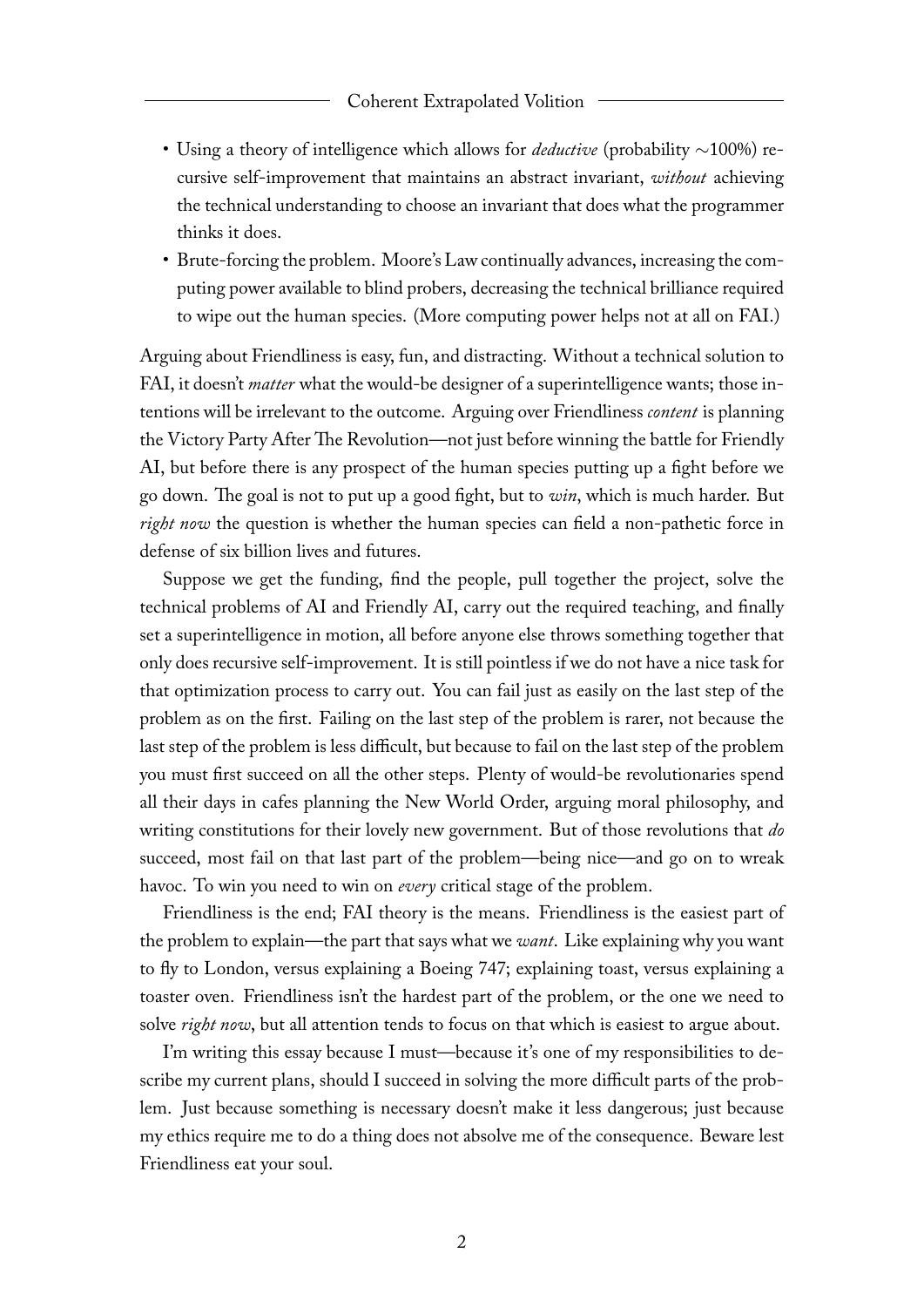## **2. Introducing Volition**

Suppose you're faced with a choice between two boxes, A and B. One and only one of the boxes contains a diamond. You guess that the box which contains the diamond is box A. It turns out that the diamond is in box B. Your *decision* will be to take box A. I now apply the term *volition* to describe the sense in which you may be said to *want* box B, even though your guess leads you to pick box A.

Let's say that Fred wants a diamond, and Fred asks me to give him box A. I know that Fred wants a diamond, and I know that the diamond is in box B, and I want to be helpful. I could advise Fred to ask for box B instead; open up the boxes and let Fred look inside; hand box B to Fred; destroy box A with a flamethrower; quietly take the diamond out of box B and put it into box A; or let Fred make his own mistakes, to teach Fred care in choosing future boxes.

But I do not simply say: "Well, Fred chose box A, and he got box A, so I fail to see why there is a problem." There are several ways of stating my perceived problem:

- 1. Fred was disappointed on opening box A, and would have been happier on opening box B.
- 2. It is possible to predict that if Fred chooses box A, Fred will look back and wish he had chosen box B instead; while if Fred chooses box B, Fred will be satisfied with his choice.
- 3. Fred wanted "the box containing the diamond," not "box A," and chose box A only because he guessed that box A contained the diamond.
- 4. If Fred had known the correct answer to the question of simple fact, "Which box contains the diamond?", Fred would have chosen box B.

Hence my intuitive sense that giving Fred box A, as he literally requested, is not actually *helping* Fred.

If you find a genie bottle that gives you three wishes, it's probably a good idea to seal the genie bottle in a locked safety box under your bed, unless the genie pays attention to your volition, not just your decision.

Let's ask Fred's volition a more complicated question: "What should the code of a Friendly AI look like?" But there's a minor problem, which is that Fred is a huntergatherer from the Islets of Langerhans, where they have never even heard of Artificial Intelligence. There is a tremendous distance between the real Fred, and a Fred who might specify the code of a Friendly AI. Fred needs more than knowledge of simple facts, and knowledge of many background disciplines not known to the Islets of Langerhans. Fred needs to answer moral questions he doesn't know how to ask, acquire new skills, ponder possible future courses of the human species, and perhaps become smarter. If I started with the Fred of this passing moment, and began a crash education course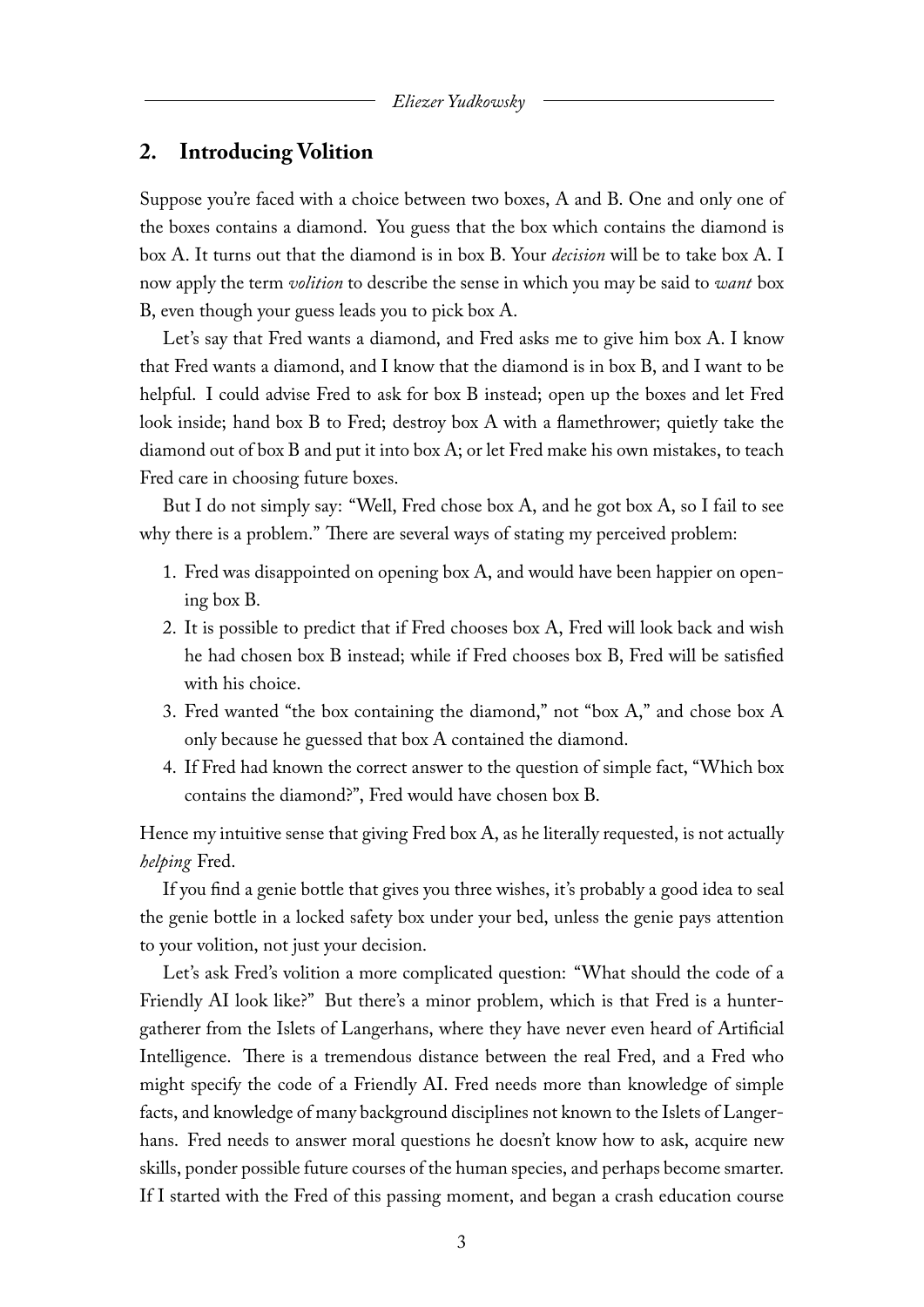which Fred absorbed successfully, it would be years before Fred could write a Friendly AI. Different Everett branches of Fred would not write identical code, and would probably write different AIs. Would today's Fred recognize any of those future Freds, who had learned so much about the universe, and rejected so many prevailing beliefs of the Islets of Langerhans?

Yet today's Fred still has wishes that straightforwardly apply to the creation of an Artificial Intelligence. Fred may not know what a paperclip is, or what a solar system is, but nonetheless Fred would not want anyone to create an Artificial Intelligence that tiled the solar system with paperclips.

Fred choosing between box A and box B is a simple case of asking what Fred "would want." The Fred who knows that box B contains the diamond is so close to today's Fred, so readily understandable, that we skip over the intervening step of extrapolation, and say simply: "Fred wants box B." Rather than saying, "I have mentally extrapolated a volition for Fred, consisting of an alternate version of Fred that knows which box contains the diamond, and I imagine that this Fred chooses box B."

Sadly, there isn't a little display built into the back of your neck that shows your volition. To construe your volition, I need to define a dynamic for extrapolating your volition, given knowledge about you. In the case of an FAI, this knowledge might include a complete readout of your brain-state, or an approximate model of your mind-state. The FAI takes the knowledge of Fred's brainstate, and other knowledge possessed by the FAI (such as which box contains the diamond), does . . . something complicated . . . and out pops a construal of Fred's volition.

I shall refer to the "something complicated" as the *dynamic*.

Note that *labeling* something "a volition-extrapolating dynamic" does not mean that it does anything of the sort. I can apply the term "volition-extrapolating dynamic" to a process that visualizes Fred replaced with a potted plant and decodes the waving leaves. But I think Fred would object, and I'm not just saying that because I imagine his leaves waving westward.

In all cases we speak of choosing and teaching a *generally intelligent AI* to extrapolate volition. If one attempted to write an ordinary computer program using ordinary computer programming skills, the task would be a thousand lightyears beyond hopeless.

## **2.1. Spread, Muddle, and Distance**

These quantities are ad hoc and will probably be replaced by more elegant first principles when I have worked out more of the theory.

*Spread* describes cases where your extrapolated volition becomes unpredictable, intractable, or random. You might predictably want a banana tomorrow, or predictably not want a banana tomorrow, or predictably have a 30% chance of wanting a banana to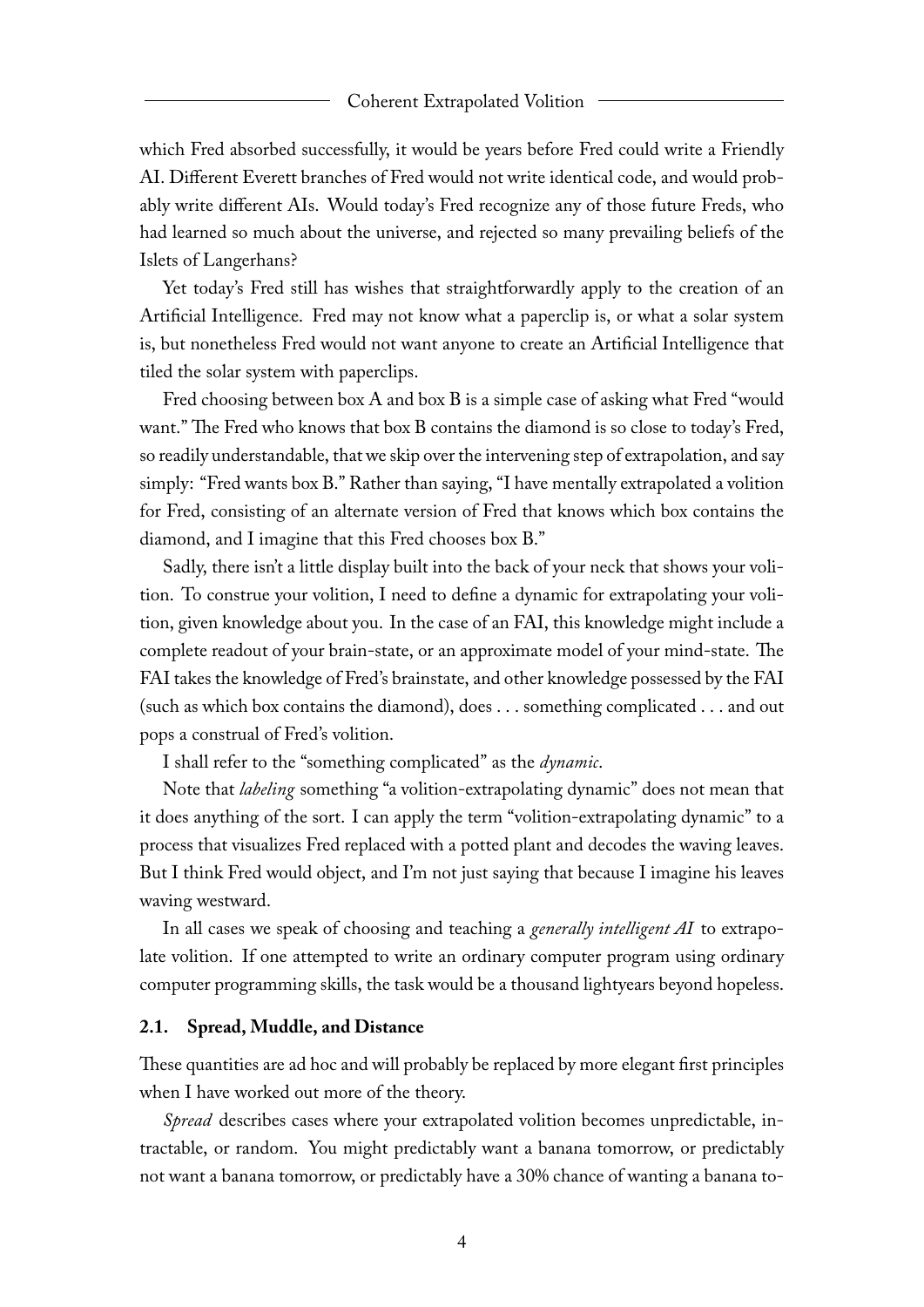morrow depending on variables that are quantum-random, deterministic but unknown, or computationally intractable. When multiple outcomes are possible and probable, this creates *spread* in your extrapolated volition.

*Muddle* measures self-contradiction, inconsistency, and cases of "damned if you do and damned if you don't." Suppose that if you got a banana tomorrow you would not want a banana, and if you didn't get a banana you would indignantly complain that you wanted a banana. This is *muddle*.

*Distance* measures how difficult it would be to explain your volition to your current self, and the degree to which the volition was extrapolated by firm steps.

**Short distance:** An extrapolated volition that you would readily agree with if explained.

**Medium distance:** An extrapolated volition that would require extended education and argument before it became massively obvious in retrospect.

**Long distance:** An extrapolated volition your present-day self finds*incomprehensible*; not outrageous or annoying, but blankly incomprehensible.

**Ground zero:** Your actual decision.

#### **2.2. Obvious Moral Hazard of Volitionism as Philosophy**

In everyday life, a helpful human should not try to extrapolate a friend's volition beyond the point where the friend would readily agree. Our ability to extrapolate is too unreliable, and our evolved tendency to mess with other people's lives "for their own good" is too strong. If Fred says "I've heard the argument and I still disagree," that settles it; I don't think one should believe a politician who claims to follow Fred's volition when Fred himself protests. Humans dealing with other humans can usually essay only *short-distance* extrapolations and still claim to work on the other's behalf. Society does recognize dangerous exceptions to this rule, such as parents and children.

But I don't think it would be "helping" Fred to gift him with a genie which would try to explain to Fred why his wish was dangerous, but would go ahead and fulfill the wish, after Fred of the Islets indignantly instructed the genie to stop giving him insolent backtalk and follow orders. In this case I don't see much of a moral distinction between murder by genie bottle and murder by bullet.

Genies ain't human, humans ain't genies. Different precautions apply.

## **3. Coherent Extrapolated Volition**

As of May 2004, my take on Friendliness is that the initial dynamic should implement the *coherent extrapolated volition of humankind*.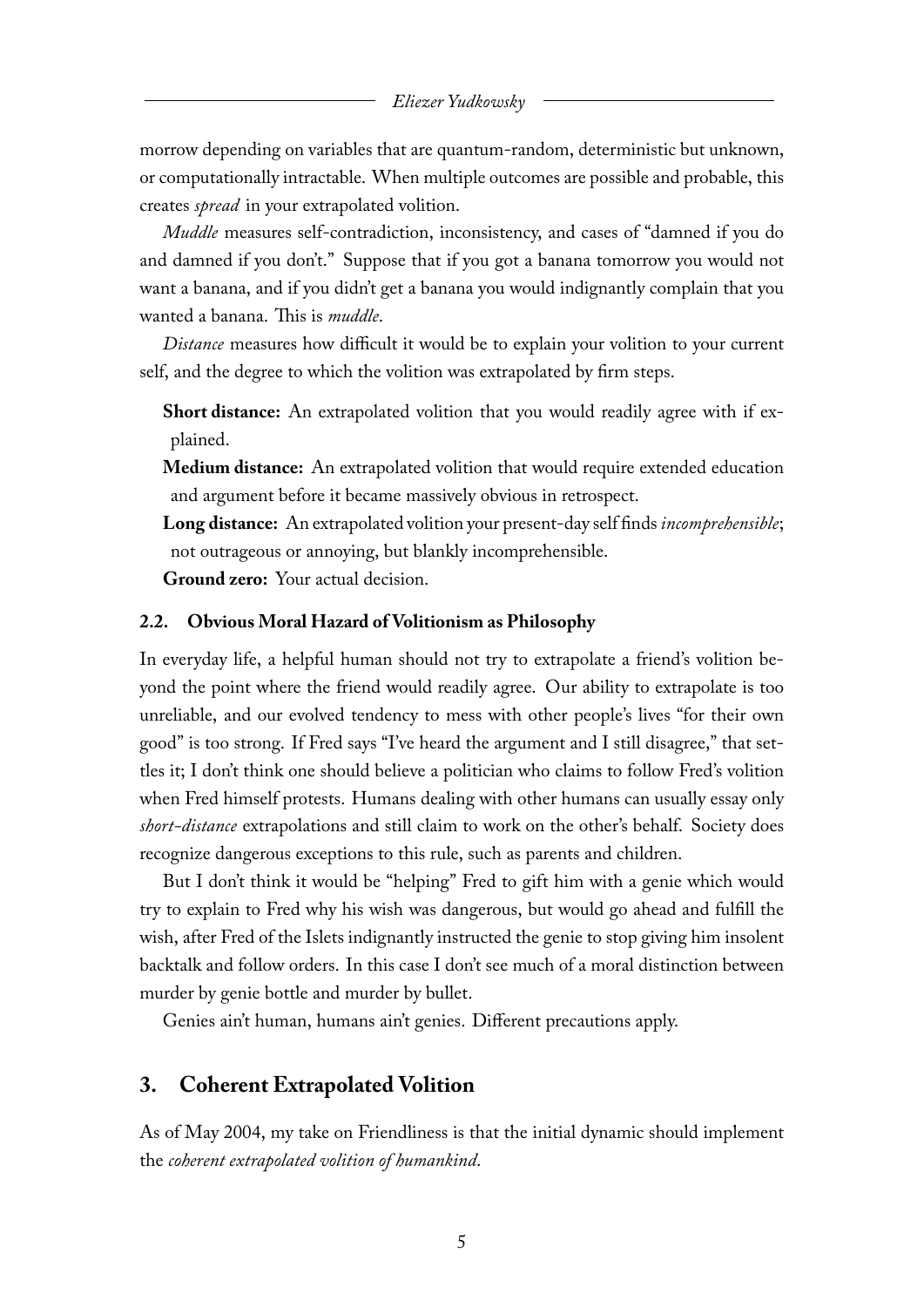In poetic terms, our *coherent extrapolated volition* is our wish if we knew more, thought faster, were more the people we wished we were, had grown up farther together; where the extrapolation converges rather than diverges, where our wishes cohere rather than interfere; extrapolated as we wish that extrapolated, interpreted as we wish that interpreted.

*Knew more:* Fred may believe that box A contains the diamond, and say, "I want box A." Actually, box B contains the diamond, and if Fred knew this fact, he would predictably say, "I want box B."

If Fred would adamantly refuse to even consider the possibility that box B contains a diamond, while also adamantly refusing to discuss what should happen in the event that he is wrong in this sort of case, and yet Fred would still be indignant and bewildered on finding that box A is empty, Fred's volition on this problem is *muddled*.

*Thought faster:* Suppose that your current self wants to use an elaborate system of ropes and sticks to obtain a tasty banana, but if you spent an extra week thinking about the problem, you would predictably see, and prefer, a simple and elegant way to get the banana using only three ropes and a teddy bear.

I arbitrarily declare the poetic term "think faster" to also cover *thinking smarter*, generalizing to straightforward transforms of existing cognitive processes to use more computing power, more neurons, et cetera. But the less understandable your present self finds your extrapolated volition, the greater the *distance*.

*Were more the people we wished we were:* Any given human is inconsistent under reflection. We all have parts of ourselves that we would change if we had the choice, whether minor or major.

Suppose Fred has a deeply repressed desire to murder Steve, but Fred consciously holds that murder is wrong. I do not call it "helping Fred," to murder Steve on his behalf. (Obviously I would not murder Steve regardless. I am an altruist, but also a private citizen; I need not help people in ways that conflict with my own ethics. I raise this scenario to ask whether murdering Steve is "helping Fred," considered in isolation.)

Suppose Fred *decides* to murder Steve, but when questioned, Fred says this is because Steve hurts other people, and needs to be stopped. Let's do something humans can't do, and peek inside Fred's mind-state. We find that Fred holds the verbal moral belief that hatred is never an appropriate reason to kill, and Fred hopes to someday grow into a celestial being of pure energy who won't hate anyone. We extrapolate other aspects of Fred's psychological growth, and find that this desire is expected to deepen and grow stronger over years, even after Fred realizes that the Islets worldview of "celestial beings of pure energy" is a myth. We also look at the history of Fred's mind-state and discover that Fred wants to kill Steve because Fred hates Steve's guts, and the rest is rational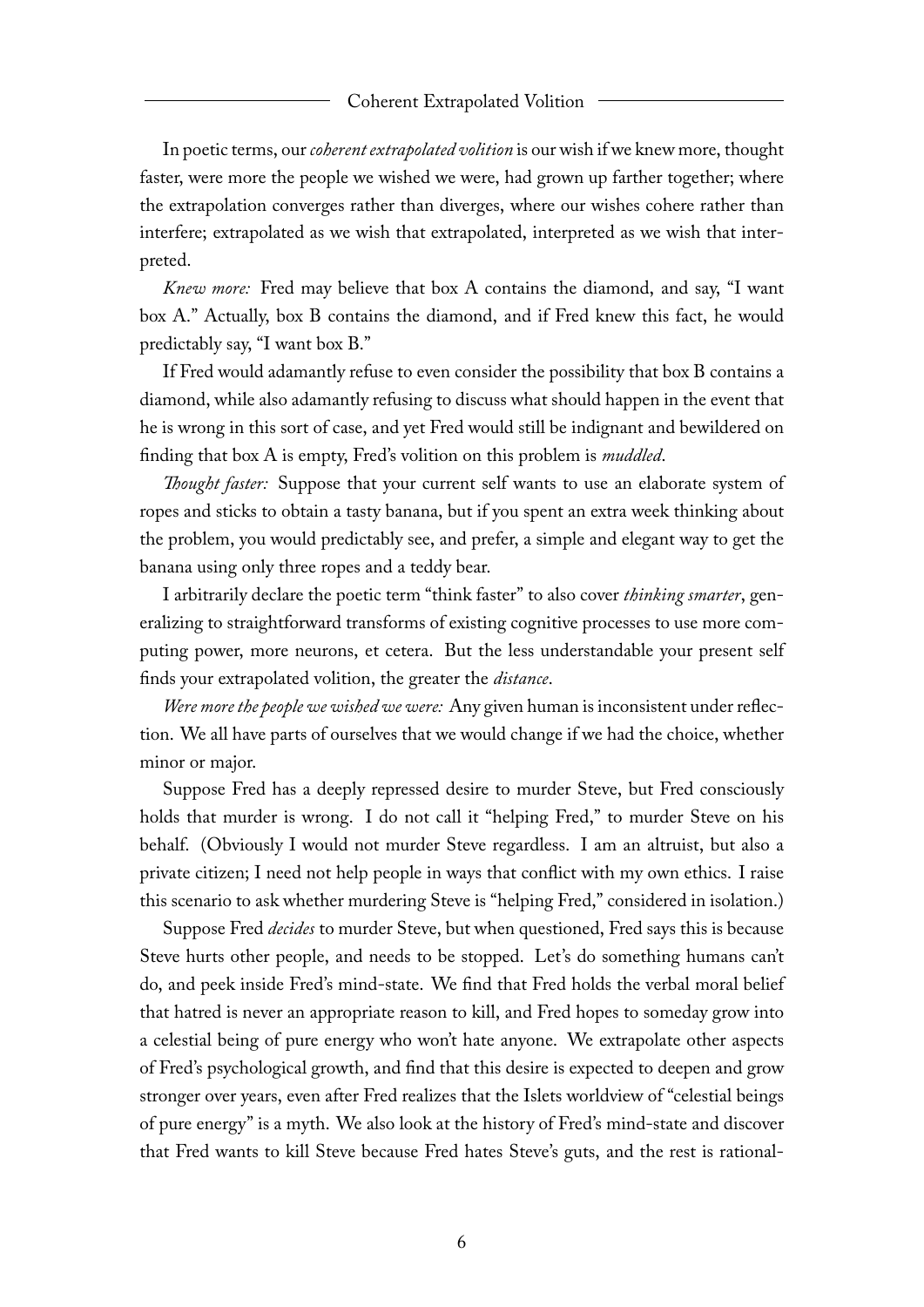ization; extrapolating the result of diminishing Fred's hatred, we find that Fred would repudiate his desire to kill Steve, and be horrified at his earlier self.

I would construe Fred's volition not to include Fred's decision to kill Steve, noting that this is a *medium-distance* volition.

If self-modification were a routine part of human-existence, I suspect we would regard Fred's *predictable regret* after self-modifying as analogous to Fred's predictable regret after learning that box B contains the diamond. (That is, we would regard it as a short-distance extrapolation.)

We may want things we don't want to want. We may want things we wouldn't want to want if we knew more, thought faster. We may prefer not to have our extrapolated volition do things, in our name, which our future selves will predictably regret. The volitional dynamic takes this into account in multiple ways, including extrapolating our wish to be better people.

I distinguish "human," that which we are, from "humane"—that which, being human, we wish we were. Our extrapolated volition needs to encapsulate our aspiration to humaneness, not just our humanity.

Extrapolating Fred's wish to be a better person can amplify, or reduce, Fred's *spread*. If you are uncertain about a fundamental decision as to what kind of person you would like to be, this uncertainty may affect hundreds or millions of other decisions. All your future might hang in the balance, everything depending on who you decide to be when you grow up. Taking into account our wish to be better people can also reduce the *spread* in the extrapolation. Maybe you're presently uncertain whether to live in Detroit or Salt Lake City, but if you were a nicer person you'd predictably move to Australia. (No insult is intended to Australia.)

*Had grown up farther together:* A model of *humankind's coherent* extrapolated volition should not extrapolate the person you'd become if you made your decisions alone in a padded cell. Part of our predictable existence is that we predictably interact with other people. A dynamic for CEV must take a shot at extrapolating human interactions, not just so that the extrapolation is closer to reality, but so that the extrapolation can encapsulate memetic and social forces contributing to niceness.

Our CEV may judge some memetic dynamics as not worth extrapolating—not search out the most appealing trash-talk TV show.

Social interaction is probably intractable for real-world prediction, but no more so than individual volition. That is why I speak of *predictable* extrapolations, and of calculating the spread.

*Where the extrapolation converges rather than diverges:* Some of humanity's possible futures may hinge on decisions humanity has not yet made. As we grow up farther and make more decisions, our coherent extrapolated volition may change. Where the course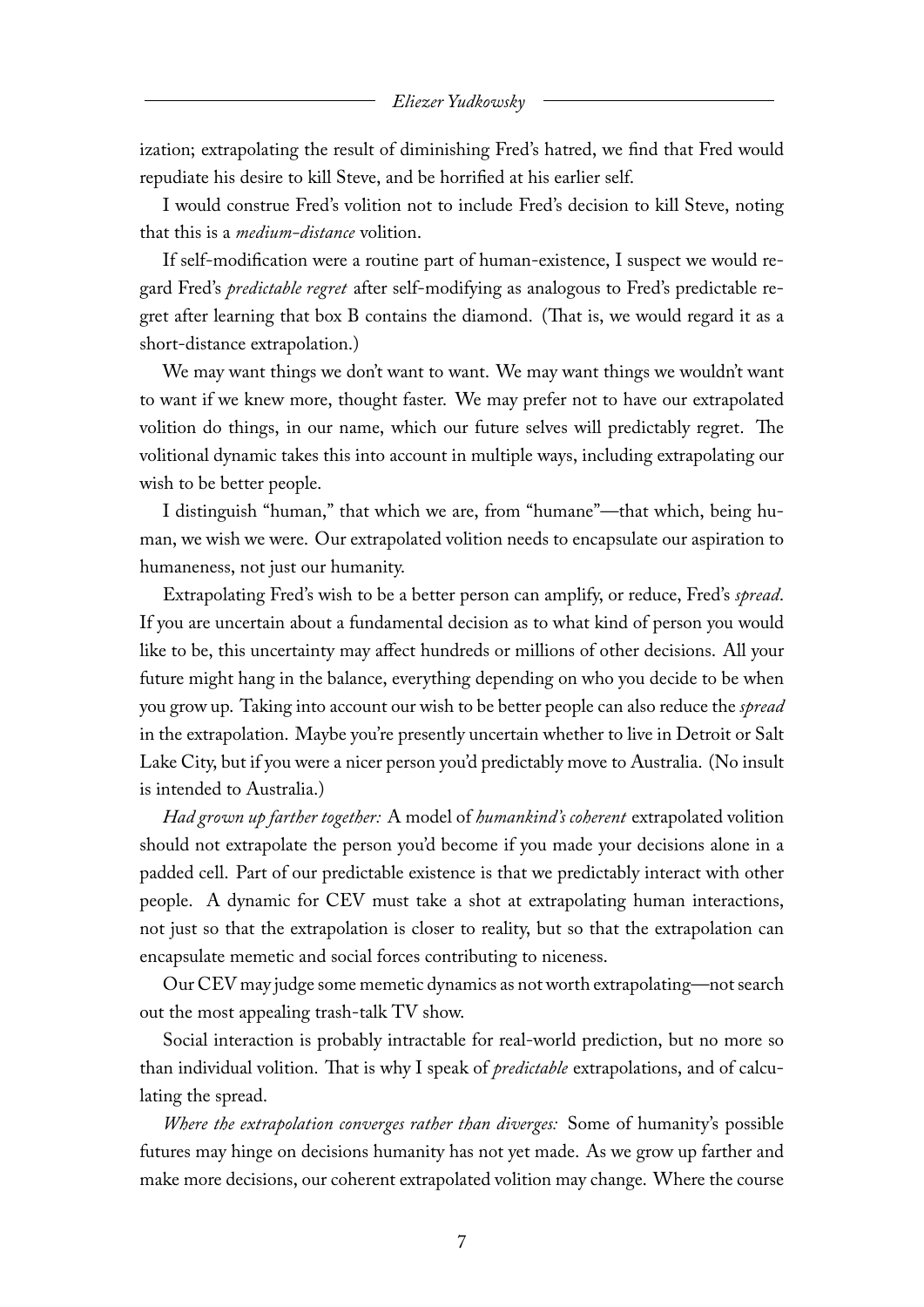of humankind is not presently predictable (exhibits significant *spread* ), our CEV should take this into account, and leave options open, waiting for our decision.

*Where our wishes cohere rather than interfere:* Coherence is not a simple question of a majority vote. Coherence will reflect the balance, concentration, and strength of individual volitions. A minor, muddled preference of 60% of humanity might be countered by a strong, unmuddled preference of 10% of humanity. The variables are quantitative, not qualitative.

*Extrapolated as we wish that extrapolated:* Your volition should take into account only those desires and aspects of your personality that you would want your volition to take into account—the volitional dynamic should be consistent under reflection. This is a lesser special case of the rule that the Friendly AI should be consistent under reflection (which might involve the Friendly AI replacing itself with something else entirely). Deciding what your volition should take into account is treated separately because it comes earlier in order of evaluation. The dynamic would ask "Does Fred want this desire included in his volition?" before asking "What Friendly AI does Fred's extrapolated volition want?"

*Interpreted as we wish that interpreted:* I arbitrarily declare this part of the poetry to stand for the volitional dynamic's ability to renormalize, rewrite itself, or replace itself entirely.

## **3.1. Coherence and Influence**

*Coherence:* Strong agreement between many extrapolated individual volitions which are unmuddled and unspread in the domain of agreement, and not countered by strong disagreement. Coherence

- increases, as more humans actively agree;
- decreases, as more humans actively disagree (the strength of opposition decreases if the opposition is muddled); and
- increases, as individuals support their wishes more, with stronger emotions or more settled philosophy.

It should be easier to counter coherence than to create coherence.

*Influence:* Acts carried out, optimization pressures applied, transformations undertaken, in the service of goals on which our extrapolated volitions exhibit coherence.

Less influence is required to *rule out* narrow slices of our possible futures, or prevent things from happening; more influence is required to direct humanity *into* specific narrow slices of future, or make specific things happen. The narrower the slice that our CEV wants to avoid, the less consensus required, the more distant the future selves that might produce the warning. The narrower the slice of the future that our CEV wants to actively steer humanity *into*, the *more* consensus required.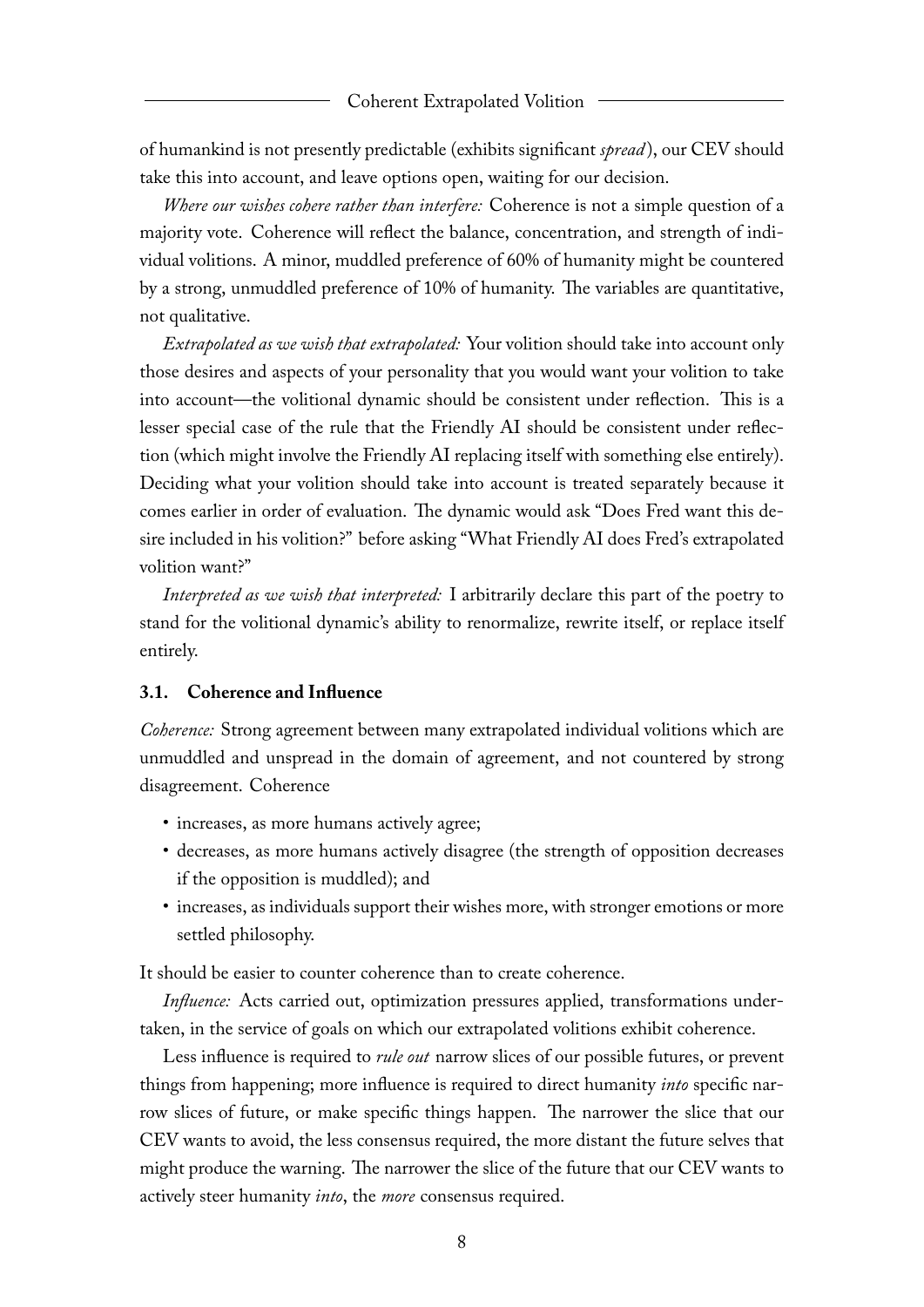Distance, muddle, and spread will more rapidly attenuate positive influence than negative influence; the initial dynamic for CEV should be conservative about saying "yes," and listen carefully for "no."

Extrapolating your wish to be a better person may add considerable *distance*. If we extrapolate out far enough, we may end up with a Power, or something else too powerful and alien for your present-day self to comprehend. If our unimaginably distant future selves have an 80% probability of attaching a huge value to cheesecake for no reason our current selves can comprehend, this may not be a good reason to actively encourage present-day humans to fill their lives with cheesecake. It probably *is* a good reason to prevent people from *destroying* present-day cheesecakes. *Distance* and *spread* should attenuate the force of "do this" much more rapidly than they attenuate the force of "Yikes! Don't do that!" In qualitative terms, our unimaginably alien, powerful, and humane future selves should have a strong ability to say "Wait! Stop! You're going to predictably regret that!", but we should require much higher standards of predictability and coherence before we trust the extrapolation that says "Do this specific positive thing, even if you can't comprehend why."

A key point in building a *young* Friendly AI is that when the *chaos* in the system grows too high (spread and muddle both add to *chaos*), the Friendly AI does not *guess*. The young FAI leaves the problem pending and calls a programmer, or suspends, or undergoes a deterministic controlled shutdown. If humanity's volition is just too chaotic to extrapolate, the attempt to manifest our coherent extrapolated volition must fail *visibly* and *safely*.

#### **3.2. Renormalizing the Dynamic**

The FAI programmers do not need to get the dynamic exactly right the first time. They need to try their best to be perfect; but they do not need to *be* perfect.

I hope to construe a sufficiently powerful *initial dynamic* that I can ask: "What dynamic for extrapolating a volition would we *want*?" Or more generally, ask: "What should the code of a Friendly AI look like?" Or more generally still, "Write a piece of code that humanity wants to run." Perhaps the code humanity would prefer is not a dynamic for extrapolating a volition, or any kind of Friendly AI.

One cannot bootstrap from a vacuum. To ask what humanity wants requires an *initial dynamic* which is well-defined in an engineering sense, and which works well enough to answer extremely complex questions. It takes a *satisfactory* initial dynamic of volition to extrapolate an *optimal* dynamic of volition.

The task of construing a satisfactory initial dynamic is not so impossible as it seems. The satisfactory initial dynamic can be coded and tinkered with over years, and may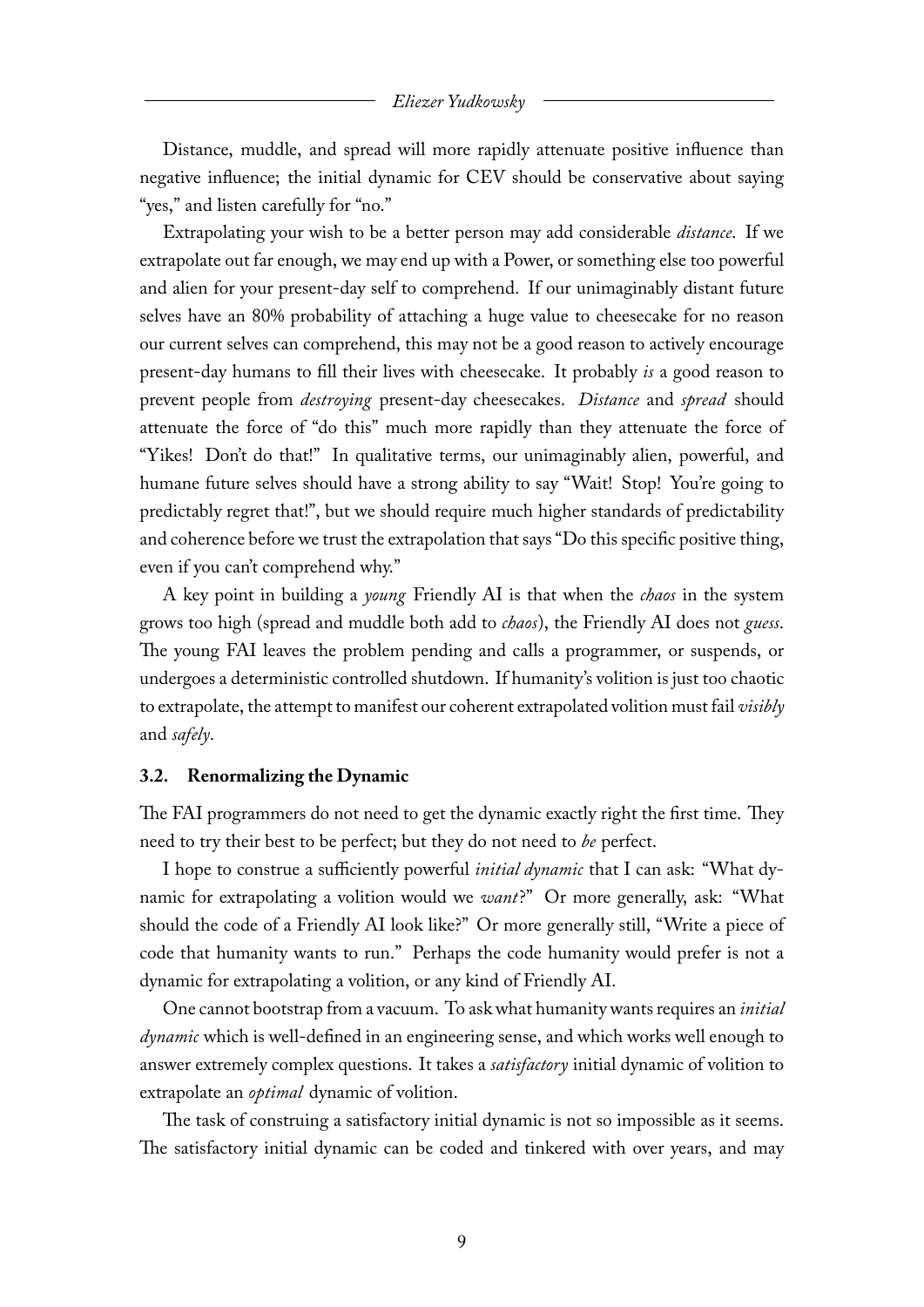improve itself in obvious and straightforward ways before taking on the task of rewriting itself entirely.

There is an obvious analogy between construing a satisfactory initial dynamic for extrapolating a volition, and developing an Artificial Intelligence smart enough to improve its own code and bootstrap to superintelligence. Friendly AI theory treats the second problem as a special case of the first.

# **3.3. Coherent Extrapolated Volition Is an Initial Dynamic**

Once we have something that approximates a volition of the human species, that volition then has the chance to write its own superintelligence, optimization process, legislative procedure, god, or constitution. I try not to get caught up on CEV as a model of the *actual future*, even though it seems like a Nice Place To Live. The purpose of CEV as an initial dynamic is not to be *the* solution, but to ask what solution we want.

Nonetheless, CEV seems to me like it would function reasonably well as a Nice Place To Live, given some auxiliary dynamics—for example:

- Our coherent extrapolated volition should choose a small set of universal background rules, not optimize every detail of individual lives. (Rules in the sense of apparent behaviors of Nature, not legal regulations. An example of a *current* background rule is "As time goes on, you will age, become weaker and sicker, slowly lose neurons, and die." This strikes me as the diametric opposite of what I would prefer.)
- The rules should not be inscrutable, and should prefer to operate scrutably, so that humans can understand, predict, and manipulate their world.
- The ruleset should be small enough that human beings can learn and understand all the rules in reasonable time.

This would make our post-Singularity future *more* humanly comprehensible than any modern-day legal system.

Auxiliary dynamics of a Nice Place to Live should not be included in the *initial dynamic* because:

- They are complex, adding implementation difficulty.
- They are guesses, adding probability of error.
- They are means to an end.
- They are only relevant if humanity wants to live inside humanity's volition, rather than somewhere else.
- A decent initial dynamic must be capable (design requirement) of extrapolating auxiliary dynamics.
- Auxiliary dynamics often have a one-way aspect; once they're built into the structure, it's harder to renormalize them out than to renormalize them in.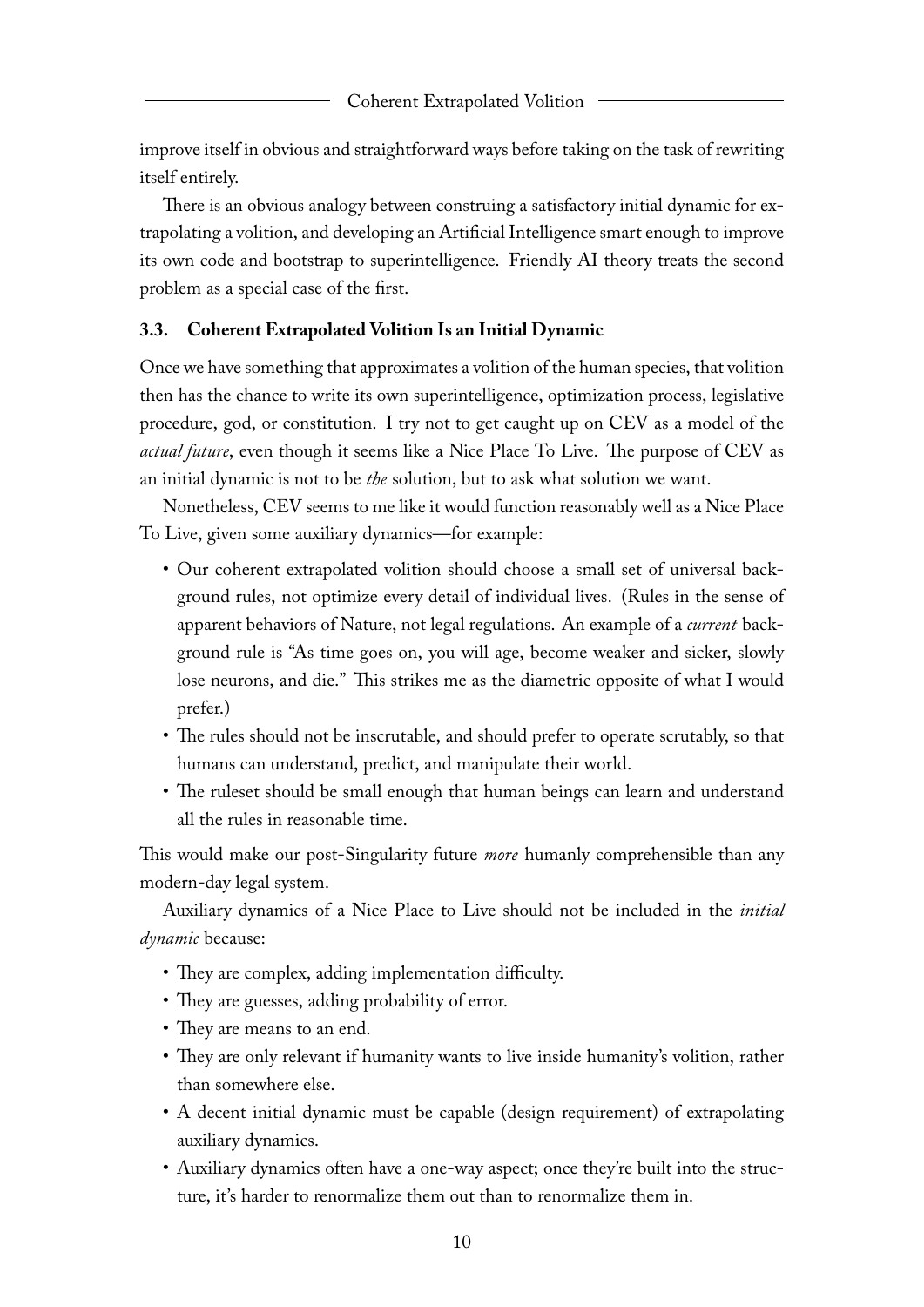• They are too much fun to speculate about.

There is a principled distinction between discussing CEV as an initial dynamic of Friendliness, and discussing CEV as a Nice Place to Live. Despite the apparent similarity, these are fundamentally different purposes, with different design requirements. When I originally wrote this essay, I was conflating the two purposes. Yes! This essay is *already obsolete*! There's not one single damn thing I've tried to write in the last three years that was still current with my thinking when I published it, and in this case it only took *two days*!

Ahem. Okay, let's see what needs changing from what I've written so far . . . The rules about degree of influence depending on the balance of coherence might need to allow a sufficiently strong win to rewrite the initial dynamic entirely, rather than striking something resembling a political compromise. Otherwise there's too much inertia in the system—it's too hard to get sufficient agreement to make large leaps forward from the programmers' initial solution. I think I would wish to live in a world that required compromises when writing rules, but not meta-rules. Compromise is itself a meta-rule, and it's almost impossible to get rid of compromise if you have to compromise on how to get rid of it. Initial dynamics should not start out having already taken one-way steps. Thus, I now regard the previously offered rules about coherence and influence as auxiliary dynamics of a Nice Place to Live; they might make an appearance in the initial dynamic, but only if that doesn't create inertial mud in the system, or require unrealistic unanimity to leap to better meta-rules, or otherwise make it difficult to write a coherent dynamic on the next round of renormalization.

(I left this in the final version of the paper to emphasize that I am still working out these issues. For all I know, I may scrap coherent extrapolated volition entirely in 2005.)

## **4. Caring about Volition**

Some have asked: "Why care about our extrapolated volitions? Like, at all?"

The dynamic of extrapolated volition refracts through that cognitive complexity of human minds which lead us to care about all the other things we might want; love, laughter, life, fairness, fun, sociality, self-reliance, morality, naughtiness, and anything else we might treasure. Whatever you care about—whatever it is of which you say, "XYZ is what we should care about"—it's your brain, a human brain, that produced that statement; and the air vibrating on your lips exists in a universe of cause and effect. There is a physical explanation for why you said the words "XYZ." This does *not* devalue XYZ. There is a complex psychological tangle here, which leads people to experience feelings of existential emptiness for no good reason. Let it stand that human statements about morality are explicable in terms of cause-and-effect physics, *just like absolutely everything*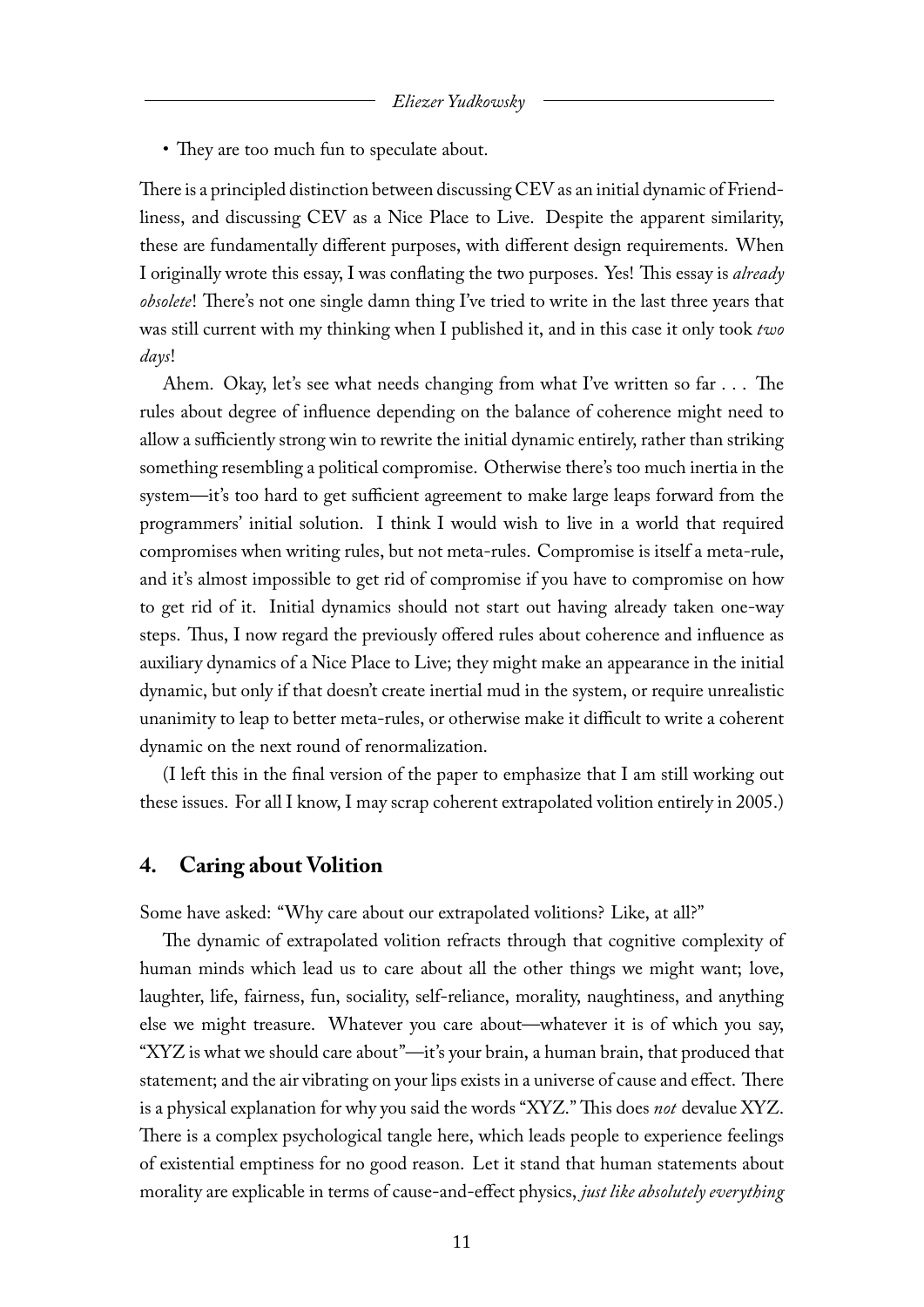*else,* and this in no way detracts from the force of the moral statements. Human moral psychology is not *merely* physics; physics is not "mere." But everything that exists, exists embedded within physics.

CEV is a dynamic that passes through, and extrapolates, the human psychology of decision-making—including argument about morality, and human emotion, and the memes we argue together; everything that changes our choices. Any thoughts you have about morality are included as a special case of CEV extrapolating your thoughts.

If you think that some particular morality should be, not a special case of your extrapolated volition, but the law and the whole of the law, I can only lift my hands helplessly, and say that I have no time to hear out your argument from the other million arguments I might hear. If there is some chain of moral logic so self-evident that any human who hears with open mind must follow, then that is what the *initial dynamic* of extrapolated volition would produce on the next round. I don't think this is what will happen, but I took into account the possibility in planning.

If the Pnakotic Manuscripts are truly the source of all goodness and light, you're covered.

If humans make their judgments using hidden superpowers of carbon atoms that no mere silicon atoms can match, the attempt to construct a coherent extrapolated volition will fail early, visibly, and harmlessly when the dynamic finds it can't predict human moral judgments. Likewise if the dynamic learns to predict humans successfully, and then predicts that humans wouldn't want to be predicted by a mere machine without an immortal soul.

These special cases shouldn't require special code. They're just implicit in a volitional dynamic that does the Right Thing, the thing *we want* to happen.

I didn't choose coherent extrapolated volition lightly; I chose it as the endpoint of a journey that began by asking "What should I care about?" I don't know all of the answer, but at least I now understand the nature of the question; it is no longer mysterious to me. As for the answer, I have encountered many subproblems which had surprising and compelling resolutions. But I couldn't predict the solution or even the *kind* of solution in advance, nor guess which part of the problem I would see in a new light. I do not know the library of forces which compel me. I do not know the search space of arguments which move me. I do not accept new parts of myself blindly, when I discover them; I am compelled to judge my compulsions, moved to question my movements. Yet there may be light within me that I do not realize, but would acknowledge if shown. All I can do is take that reply which I would give if I knew more, thought faster, were more the person I wished I were, had grown up farther with you all, and call it the right answer. But I cannot tell you specifically the right answer. In the end, it reduces to me chipping away at the question, waiting to be struck by a good idea.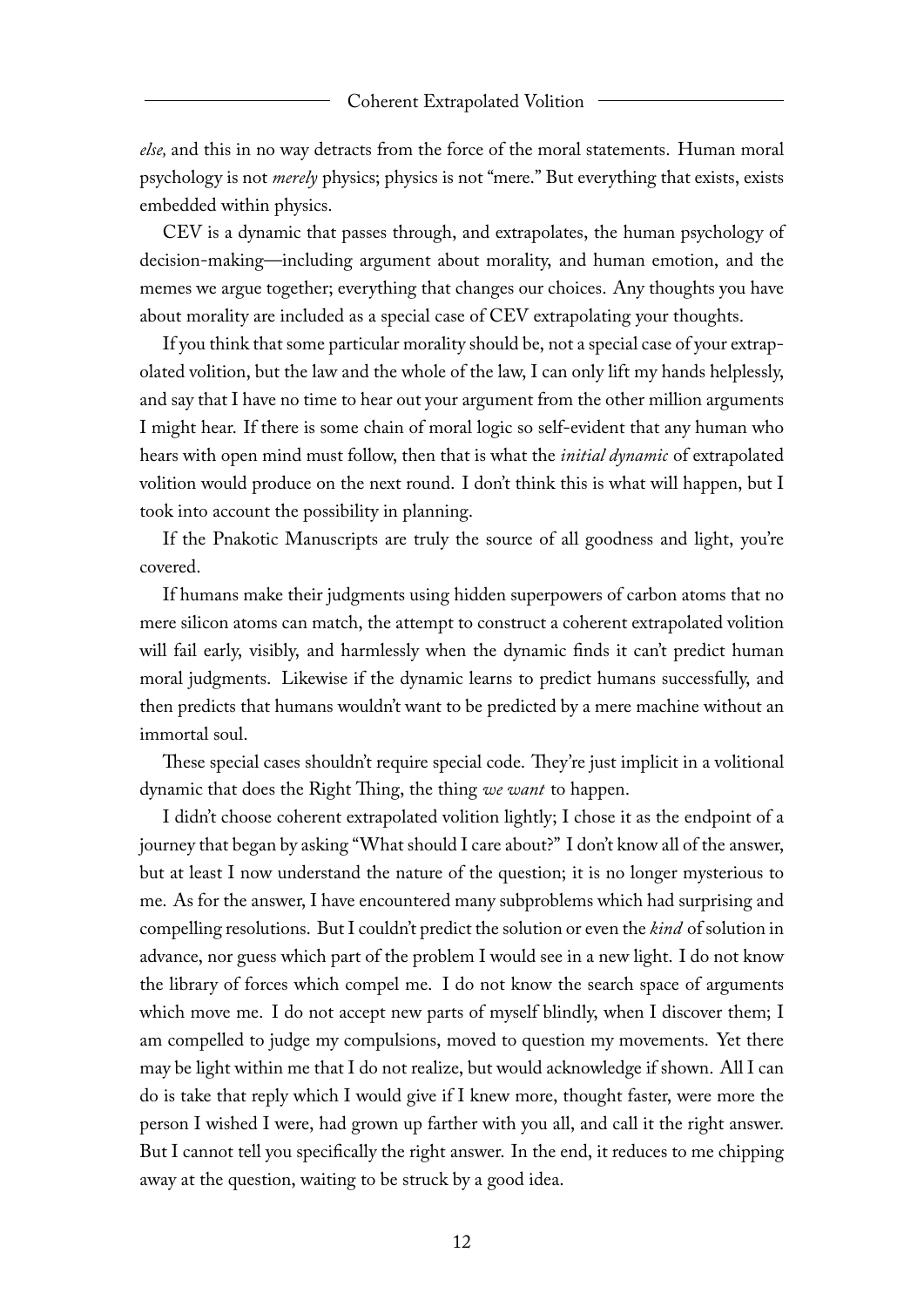#### *Eliezer Yudkowsky*

That chipping process is what I intend CEV to extrapolate. If there is a grand unifying theory waiting to strike, and it is the same for everyone, then chipping away is the only method I currently know for finding it. As I understand the question it is quite unlikely that there is a grand unifying theory, and so we shall have to find the answer the hard way, by making the decision. We cannot ask our volitions for an answer, if that is the *only* answering procedure we know.

#### **4.1. Motivations**

#### **Defend humans, the future of humankind, and humane nature.**

These are three things which the wrong choice of initial dynamic might screw up. Most people careless enough to make blatantly foolish choices for AI morality are also foolish enough to screw up the technical implementation. If someone programs an AI using pictures of smiling humans as reinforcement, the resulting AI will *not* keep everyone happy whether they like it or not; the resulting AI will tile the solar system with tiny molecular smiley faces. Mostly, the meddling dabblers won't trap you in *With Folded Hands* or *The Metamorphosis of Prime Intellect*. Mostly, they're just gonna kill ya. It's unlikely that any given meddling dabbler will succeed; but there's a plentiful supply of dabblers, and Moore's Law keeps lowering the bar.

But if we imagine the improbable event of a meddling dabbler somehow succeeding in solving the deep technical problems of Friendly AI, yet not thinking through Friendliness, then we can imagine scenarios such as *With Folded Hands*—where the robots protect human life, and prevent humans from experiencing pain or distress, but care nothing for those other things that humans love, such as liberty. The future of humankind is lost.

I value my friends and fellows: the six billions now in jeopardy, their lives and liberties.

I value the future of humankind: trillions or quadrillions or octillions of lives; stars and galaxies become our cities. Weightier by far than a mere six billion, it might seem; but we six billion carry the seed complexity. As best I can foresee, at least some of the key decisions lie rightfully in our hands; not beyond the rethinking of future generations, but ourselves creating and becoming the minds who rethink. It's one heck of a huge future hanging in the balance, and I really, really, really don't want to spoil it.

I value the light in the heart of humanity: love, laughter, life, happiness, fun, fairness, compassion, empathy, sympathy, sociality, sexuality, self-reliance, shared warmth and togetherness, moral argument, naughtiness, serene wisdom, juvenile mischief; our wish to be better people; humane nature, and the future our humane drives will shape.

The initial dynamic of CEV takes into account the wishes of those billions now in existence, including our wish to live, and our wish for freedom, and our wish to defend those other things we value.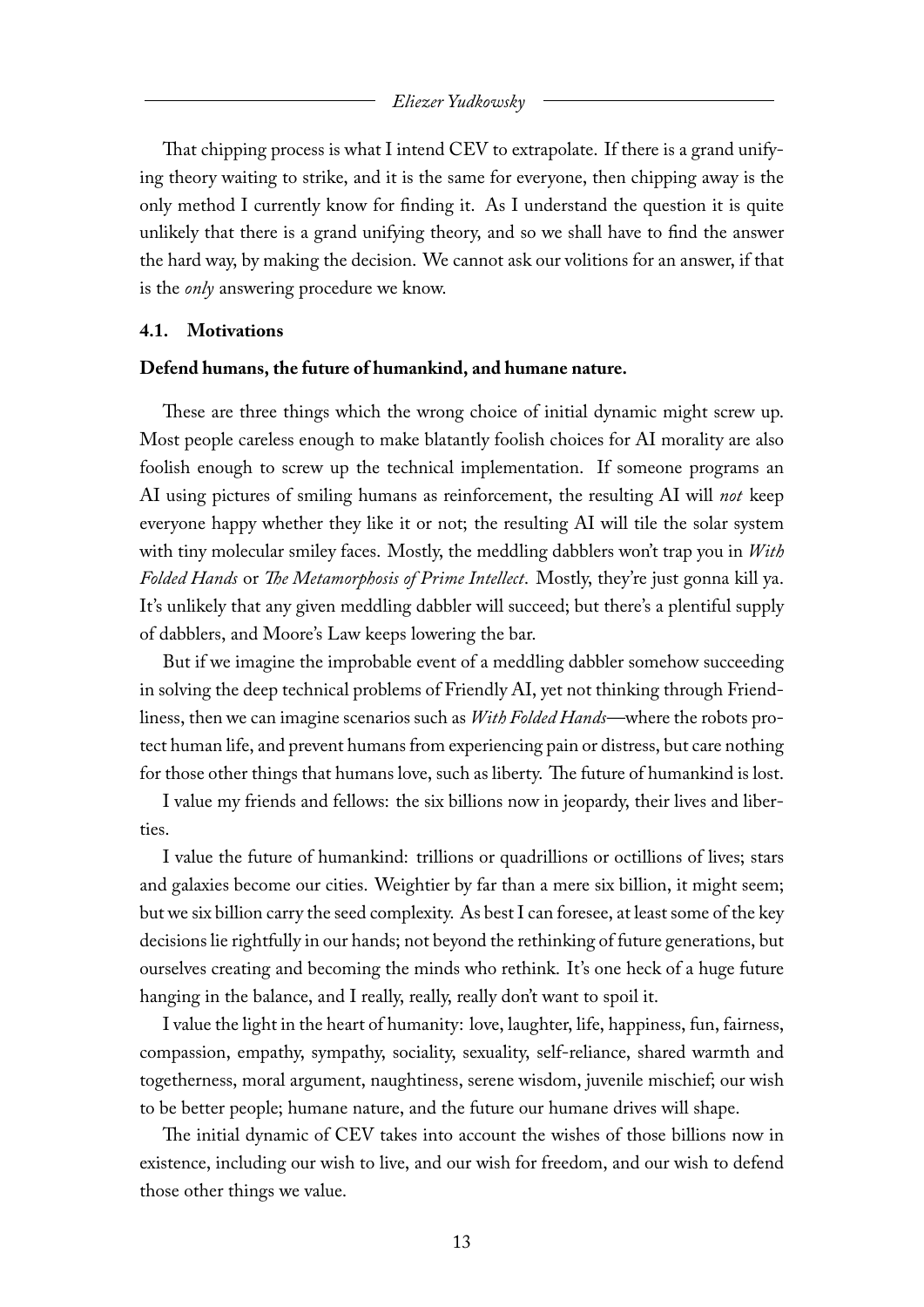CEV looks forward in time, to find if our past predictably threatens portions of our future we will predictably value. Since the output of the CEV *is* one of the major forces shaping the future, I'm still pondering the order-of-evaluation problem to prevent this from becoming an infinite recursion.

Extrapolating volition seeks out the light in human nature. I think. I'm not sure about this part. (Other sections touch on this in more detail.)

#### **Encapsulate moral growth.**

Humanity's moral memes have improved greatly over the last few thousand years. How much farther do we have left to go? I was born too late myself, but you don't need to be very old to *remember* a time when blacks rode in the back of the bus—a thought that still chills me, that the time is so close to our own. What if we too look like barbarians from the perspective of a few years down the road?

We need to extrapolate our moral growth far enough into the virtual future to discover our gasp of horrified realization when we realize that the common modern practice of X is a crime against humanity, even though, like slavery, X seemed to us like a normal and harmless institution. Possible values of X include sending children to school, keeping chimpanzees in cages, not knowing the basic laws of physics, buying mass-manufactured tools, or living without access to sandestins.

(This was phrased as a Nice Place to Live argument, but it also applies to the initial dynamic.)

# **Humankind should not spend the rest of eternity desperately wishing that the programmers had done something differently.**

This seems obvious, until you realize that only the Singularity Institute has even *tried* to address this issue. I haven't seen a single other proposal for AI morality out there, not even a casual guess, that takes the possibility of Singularity Regret into account. Not one. Everyone has their brilliant idea for the Four Great Moral Principles That Are All We Need To Program Into AIs, and not one says, "But wait, what if I got the Four Great Moral Principles *wrong*?"

They don't think of writing any escape clause, any emergency exit if the programmers made the wrong decision. They don't wonder if the original programmers of the AI might not be the wisest members of the human species; or if even the wisest human-level minds might flunk the test; or if humankind might outgrow the programmers' brilliantly insightful moral philosophy a few million years hence.

But most who ponder AI morality walk straight into the whirling razor blades, without the slightest hint of fear. I am dismayed, but not surprised. I do *not* say it is inevitable; someone who rises to the challenge can do better than that. I never made that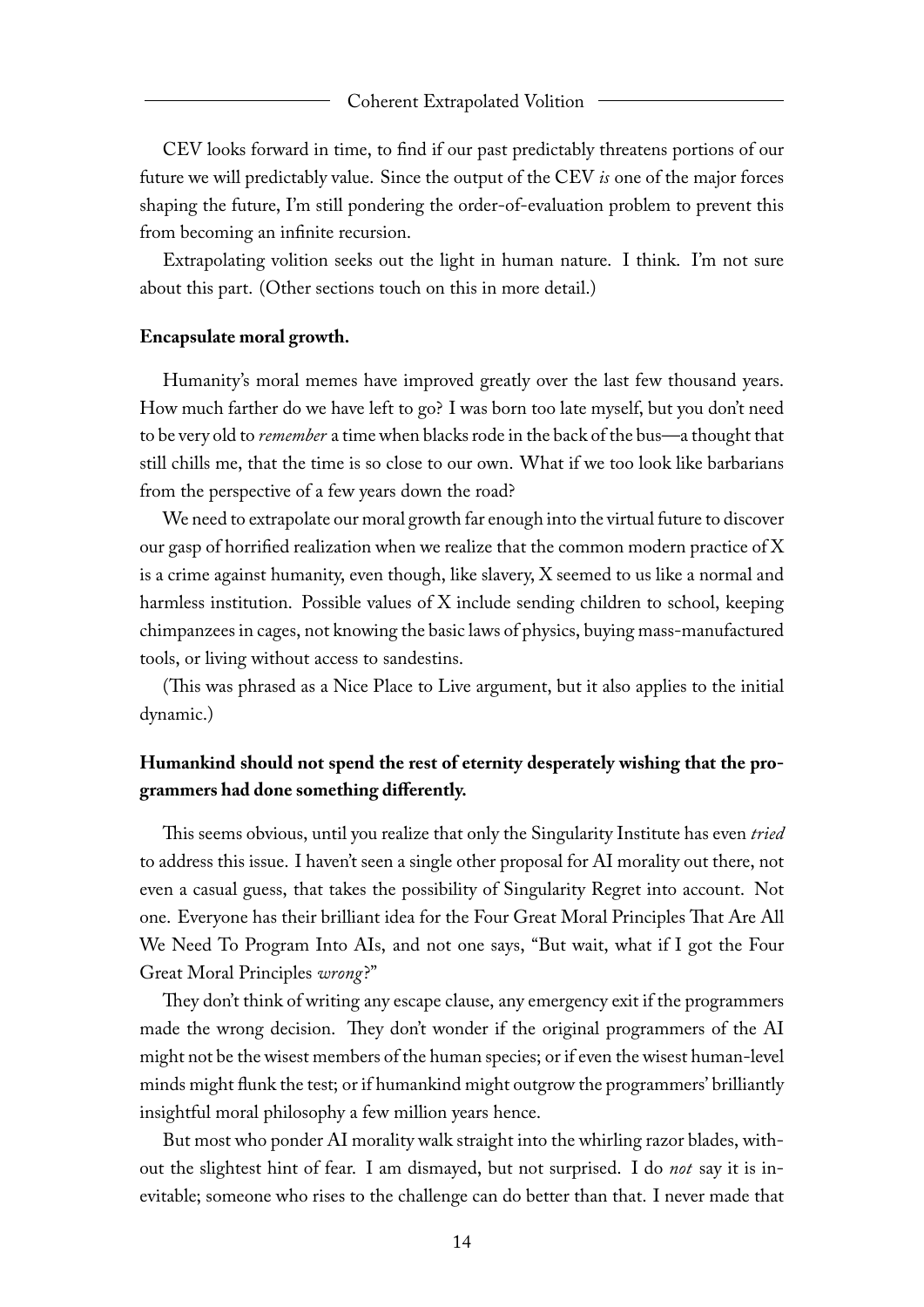error, not once. Once upon a time, back at the age of sixteen, I made one hell of a huge philosophical blunder about how morality worked, which caused me to think that to create a Friendly AI I just needed to create a really powerful self-improving optimization process and wave it cheerily on its way. But I *never* thought I had the wisdom or authority to lay down Ten Commandments, not for an AI and not for humanity. The problem was so uncomfortable that it took me until the age of twenty to acknowledge the problem existed. (Youthful foolishness I don't intend to ever repeat; I think I've changed sufficiently since then.)

Once I acknowledged the problem existed, I didn't waste time planning the New World Order. No, not even a fraction of a second; it was too obvious a failure mode. The first thing I said was, "What if the programmers don't get it right on the first try?", followed immediately by, "A self-modifying expected utility maximizer with a constant utility function won't let anyone tamper with its utility function; I need to figure out how to construct a dynamic for a correctable utility function such that the dynamic is stable under self-modification." I didn't use those words. I knew the math, but I didn't know the standard names. I made up silly names of my own, because I was young. But I wasn't young enough to rub my hands in glee at the prospect of laying down the Four Great Moral Principles. I wasn't even young enough to be frightened at the thought of making moral choices for the whole human species. I took for *granted* that whichever shmuck happened to program the first superintelligence had no special moral privileges, and I looked for ways to refer the question back to humanity. I looked to Friendliness architecture and not Friendliness content, because I knew the difference between fun moral argument and technical thinking. I knew which kind of thinking was useful, and which kind of thinking was not. I flinched away from addressing the problem of Friendliness content, and took refuge in Friendly AI structure. And whaddaya know, it *worked*. Once I had a language to describe solutions, it became far easier to come up with a solution. That younger self didn't get the theory right on his first try, not even close. But I can see the foundations of the extrapolated volition model, even in a younger self so distant that I sometimes can't guess what he was thinking.

The extrapolated volition model doesn't have an escape hatch *tacked on*—the escape hatch is not an awkward added clause, an Eleventh Commandment. The escape hatch is implicit in extrapolated volition doing the Right Thing. If our extrapolated volitions say we don't want our extrapolated volitions manifested, the system replaces itself with something else we want, or vanishes in a puff of smoke (undergoes an orderly shutdown). And our CEV uses greater intelligence to search for errors, unforeseen consequences, future horrors, the predictable moral revulsions of tomorrow's selves. If we scream, the rules change; if we predictably scream later, the rules change now.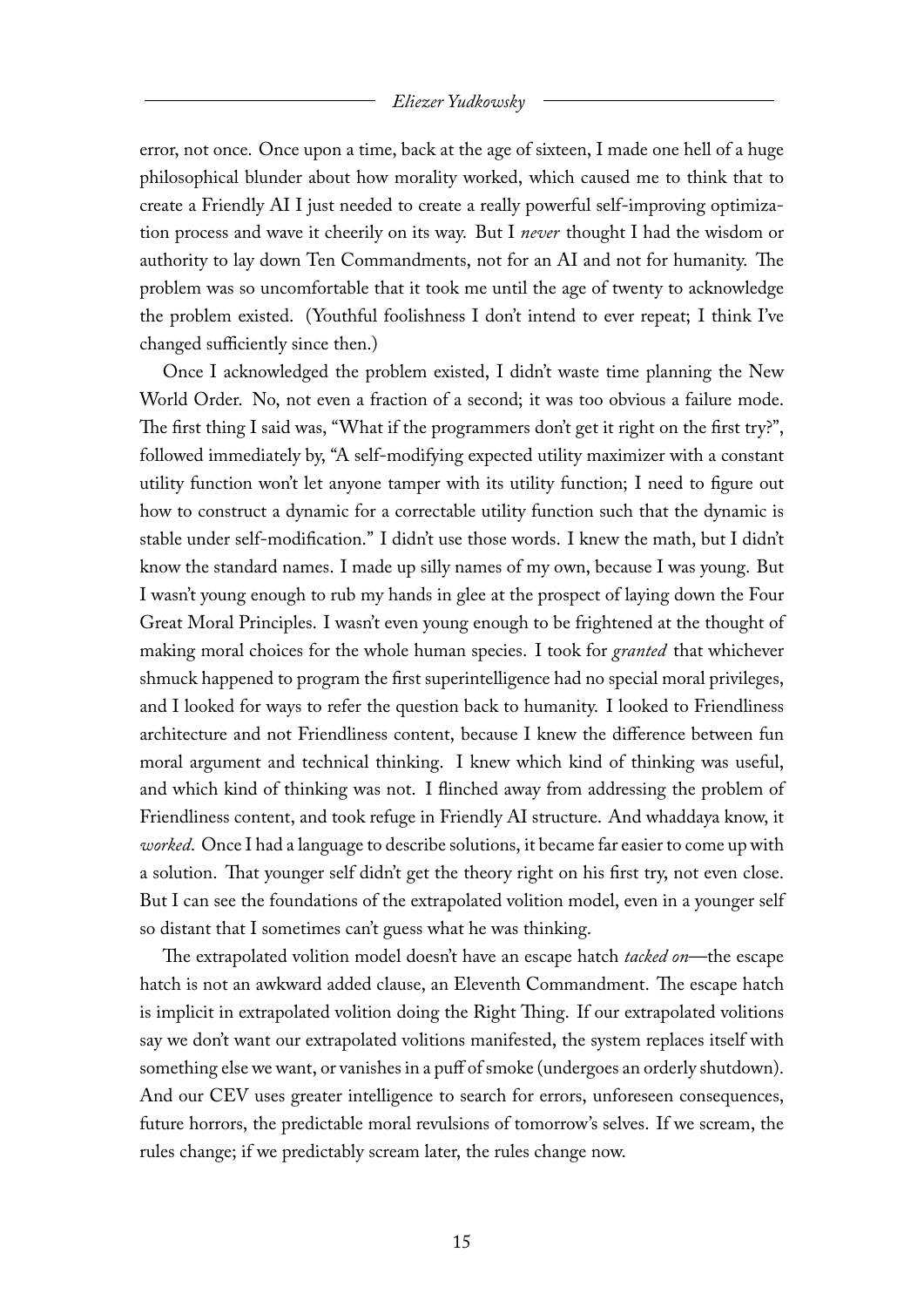It may be hard to get CEV right—come up with an AI dynamic such that our volition, as defined, is what we intuitively *want*. The technical challenge may be too hard; the problems I'm still working out may be impossible or ill-defined. I don't intend to trust any design until I see that it works, and only to the extent I see that it works. Intentions are not always realized. But I *intend* that CEV have an intrinsic escape hatch, and search for unforeseen consequences, and not rely on the ability of the original programmers to dictate all the moral questions correctly on their first try. The other plans I hear proposed would fail even if they succeeded.

There are fundamental reasons why Four Great Moral Principles or Ten Commandments or Three Laws of Robotics are wrong as a design principle. It is anthropomorphism. One cannot build a mind from scratch with the same lofty moral statements used to argue philosophy with pre-existing human minds. The same people who aren't frightened by the prospect of making moral decisions for the whole human species lack the interdisciplinary background to know how much complexity there is in human psychology, and why our shared emotional psychology is an invisible background assumption in human interactions, and why their Ten Commandments only make sense if you're already a human. They imagine the effect their Ten Commandments would produce upon an attentive human student, and then suppose that telling their Ten Commandments to an AI would produce the same effect. Even if this worked, it would still be a bad idea; you'd lose everything that wasn't in the Ten Commandments.

Think of a utility function,  $U(x)$ , with additive components  $U_1(x)$ ,  $U_2(x)$ ,  $U_3(x)$ , and so on. There are hundreds of drives in human psychology. Even if Ten Commandments worked to transfer rough analogues of the first ten components,  $V_1(x)$  through  $V_{10}(x)$ , you'd still have disagreements because of the sloppy transfer method, places where  $V_1$ didn't match  $U_1$ . Human psychology doesn't run on utility functions; just the choice of formalism implies some degree of mismatch with actual decisions. But forget the minor mismatch; what about  $U_{11}(x)$  through  $U_{245}(x)$ ? What about everything that's not in the Ten Commandments? The result would be humanity screaming as the AI took actions in total disregard of  $U_{11}(x)$  and all other components the original programmers got wrong or didn't consider—an AI that kept us from harm at the cost of our liberty, and so on.

Usually the Ten Commandments folks don't even advocate transferring ten underlying human emotions  $U_1(x)$  through  $U_{10}(x)$ —just trying to transfer ten specific moral arguments that sound good to their human psychologies, without transferring any of the underlying human emotions to lend a commonsense interpretation. Humanity would scream wherever the literal extrapolation of those ten statements conflicted with one of our hundreds of psychological drives, or with one of the thousands of moral statements not included on the list of ten. Not that this is a likely actual scenario. Anyone ignorant enough to make such a proposal is ignorant enough to kill you outright if they succeed,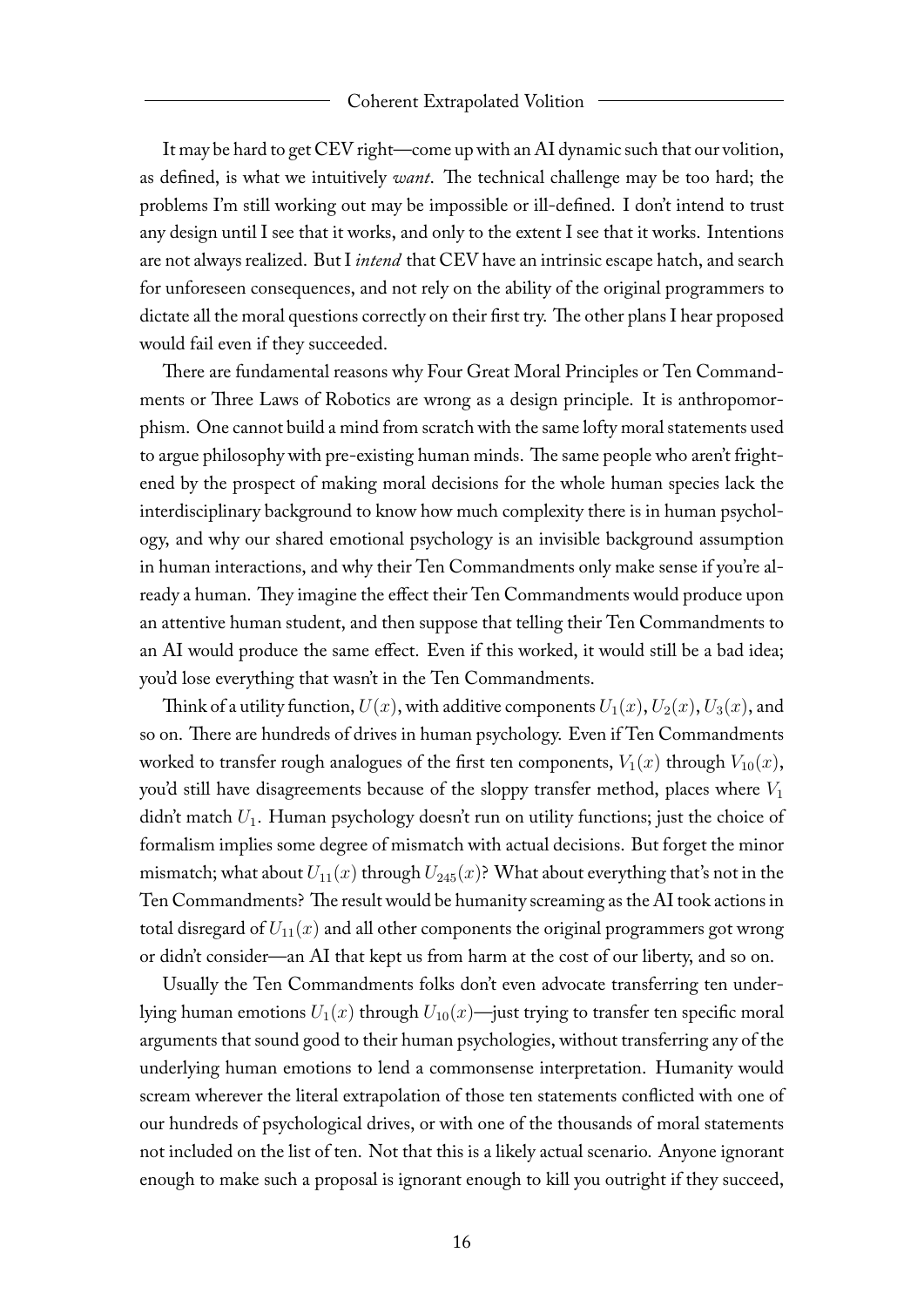build their AI that Pays Attention To Social Entities and goes on to tile the solar system with tiny interacting agents pushing around billiard balls.

#### **Avoid hijacking the destiny of humankind.**

FAI programmers are ordinary shmucks and do not deserve, a priori, to cast a vote larger than anyone else. There is a challenge of the professional ethics of FAI, as there is the challenge of Friendliness, and the challenge of FAI theory, and the challenge of saving the world without distraction. Avoid the obvious traps against which history books and evolutionary psychology warn you; act as you would wish another to act in your shoes; discharge your duties without exerting undue influence. It seems obvious enough, yet when I dare to say it out loud . . . I'd get less flack if I said I wanted to transport the entire human species into an alternate dimension based on a randomly selected hentai anime. Certain people are *terrified* at the thought that anyone might lay claim to being fair, as if that were an excuse for not trying.

"But what if Dennis calls it fairness that he should own the world outright, and objects to this notion of coherent extrapolated volition as unfair?" Even if you are utterly selfish, the answer is still: "If I cannot tell Eliezer my own name in Dennis's place, the best general principle I can tell Eliezer is that he should not listen to such arguments." I have not yet heard the objectors protest in their own right, rather than on Dennis's behalf. For if they proposed a concrete alternative, put forward their own desire rather than a hypothesis of how someone *else* might protest, they should themselves need to confront objections. And that is not a philosopher's place, in the scheme of things.

The initial conditions of the AI have a large *de facto* effect on the human species. Even if our coherent extrapolated volition wants something other than a CEV, the programmers choose the starting point of this renormalization process; they must construct a *satisfactory* definition of volition to extrapolate an improved or optimal definition of volition.

Different classes of satisfactory initial definitions may fall into different selfconsistent attractors for optimal definitions of volition. Or they may all converge to essentially the same endpoint. A CEV might survey the "space" of initial dynamics and self-consistent final dynamics, looking to see if one alternative obviously stands out as best; extrapolating the opinions humane philosophers might have of that space. But if there are multiple, self-consistent, satisficing endpoints, each of them optimal under their own criterion—okay. Whatever. As long as we end up in a Nice Place to Live.

And yes, the programmers' choices may have a huge impact on the ultimate destiny of the human species. Or a bird, chirping in the programmers' window. Or a science fiction novel, or a few lines spoken by a character in an anime, or a webcomic. Life is chaotic, small things have large effects. So it goes. I started thinking about volitional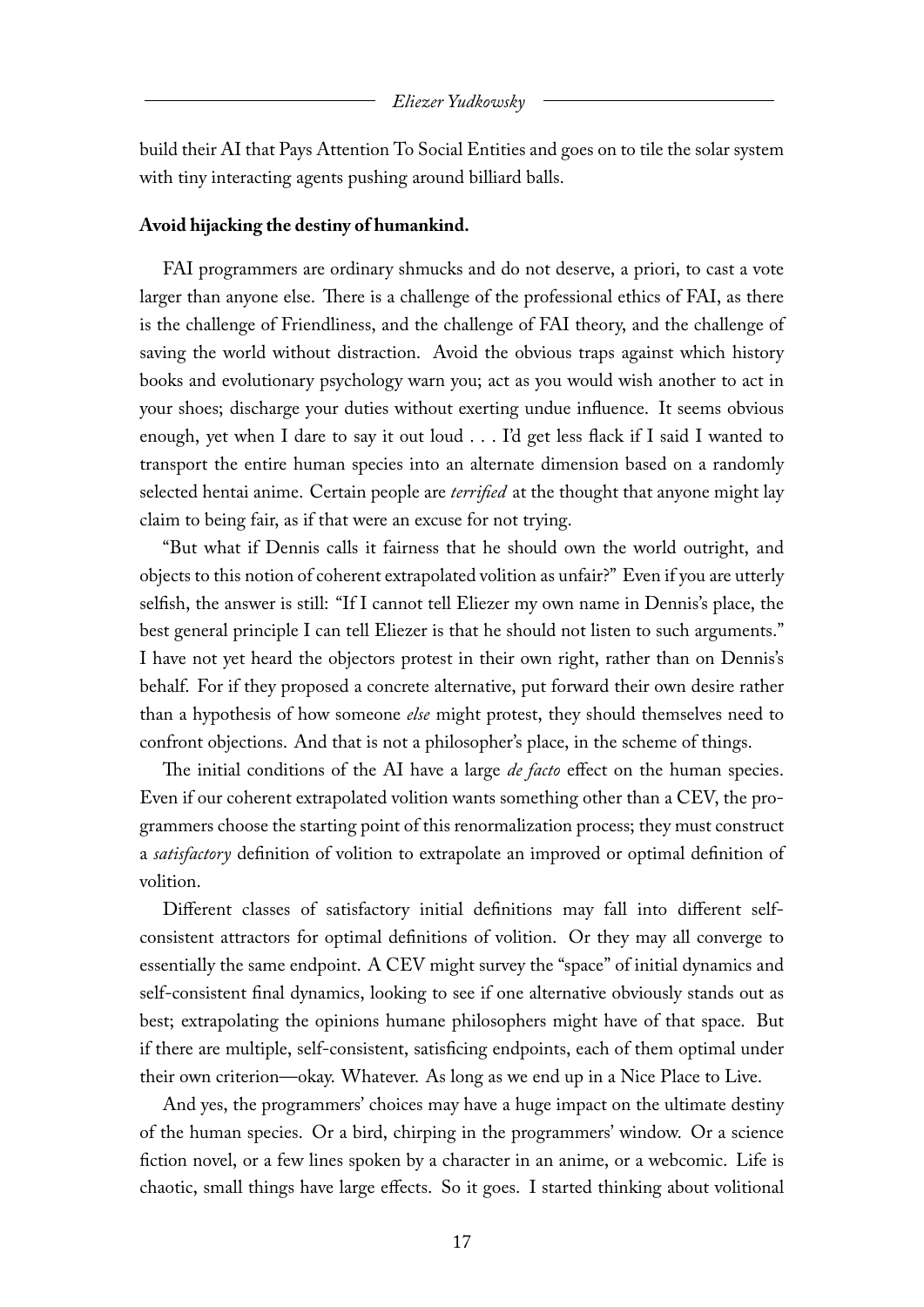models of Friendliness when I read Greg Egan's *Diaspora*; blame the next billion years on him. Not that I think humankind will use CEV forever. But who knows how much humankind's future may be shaped by our early days?

Even if the programmers are nice people and ground the AI in all humanity, the choice of grounding mechanism makes a difference. The decision to hand decisions to humanity is still a decision.

Whether the programmers like it or not, the programmers' choices will make huge differences, and not just because of the butterfly effect. *But there is no need to be a jerk about it.* A determined altruist can always find a way to cooperate on the Prisoner's Dilemma. We are not talking about programmers imposing their Ten Commandments on the rest of humanity until the end of time. We are talking about people stuck with a job that is frankly absurd, doing their best not to be jerks. The dynamics that extrapolate volition won't resemble fun political arguments that humans enjoy. The dynamics will be choices of mathematical viewpoint, computer programs, optimization targets, reinforcement criteria, and AI training games with teams of agents manipulating billiard balls. The initial dynamic won't mention Democrats or Republicans, or whether Germany or France gets the Alsace-Lorraines, or who becomes ruler of Australia. The initial dynamic may renormalize to something entirely different, and probably will.

Maybe, depending on the random seeds of the AI program, *you* could end up as ruler of Australia! But which random seed? 0xFA34E1E8? 0x81B2AA09? I don't think there's much point in fighting. I'll roll thirteen six-sided dice to determine the randseeds, and then auction them off on eBay as THE DICE THAT DETERMINED THE FATE OF THE human species. And if there's any particular value for a randseed that people can *agree* they want, well, that's what we have a CEV to renormalize to, right?

#### **Avoid creating a motive for modern-day humans to fight over the initial dynamic.**

One of the occasional questions I get asked is "What if al-Qaeda programmers write an AI?" I am not quite sure how this constitutes an *objection* to the Singularity Institute's work, but the answer is that the solar system would be tiled with tiny copies of the Qur'an. Needless to say, this is *much* more worrisome than the solar system being tiled with tiny copies of smiley faces or reward buttons. I'll worry about terrorists writing AIs when I am through worrying about brilliant young well-intentioned university AI researchers with millions of dollars in venture capital. *The outcome is exactly the same,* and the academic and corporate researchers are far more likely to do it first. This is a *critical* point to keep in mind, as otherwise it provides an excuse to go back to screaming about politics, which feels so much more satisfying. When you scream about politics you are really making progress, according to an evolved psychology that thinks you are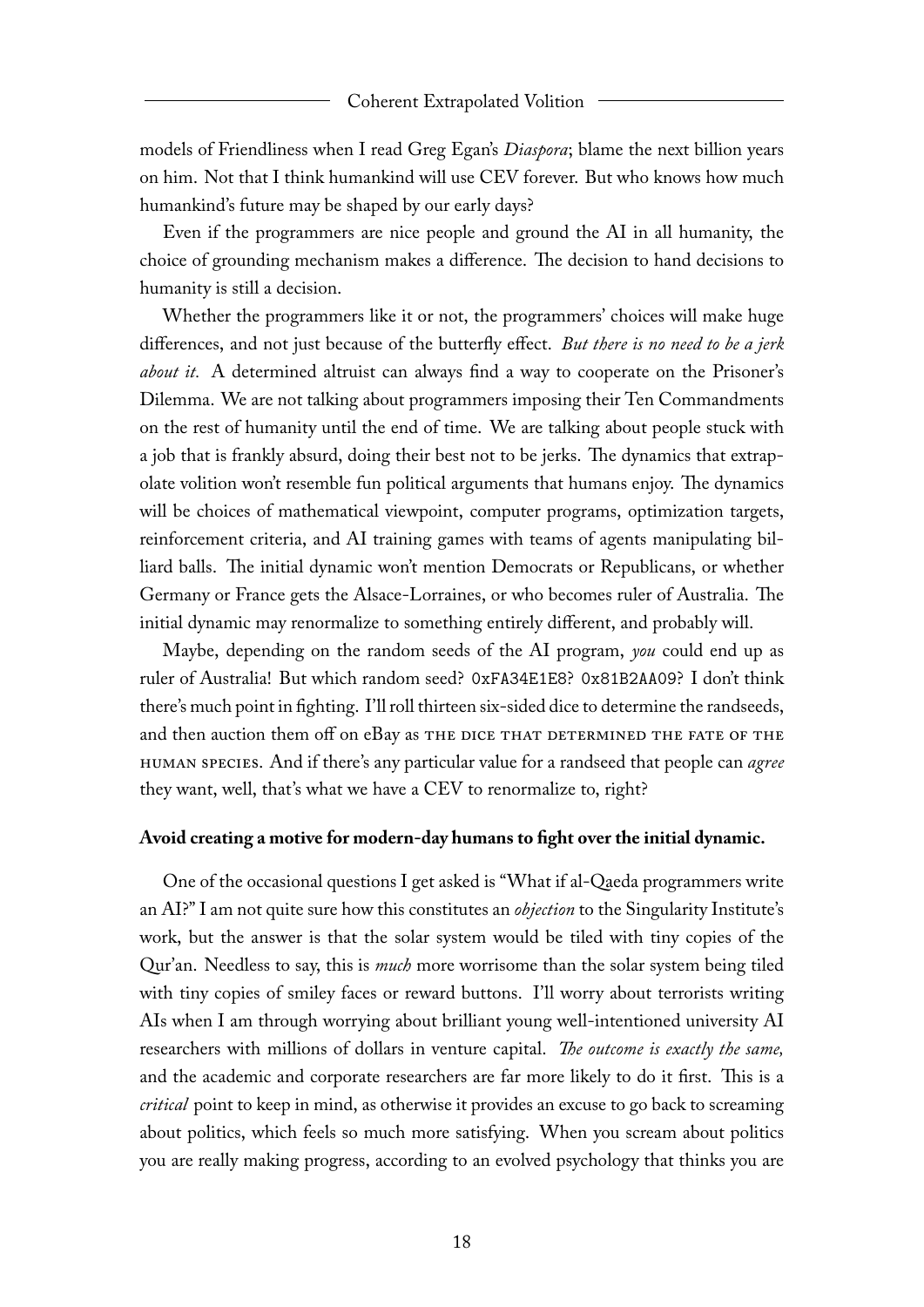in a hunter-gatherer tribe of two hundred people. To save the human species you must first ignore a hundred tempting distractions.

I think the objection is that, in theory, someone can disagree about what a superintelligence ought to do. Like Dennis, who thinks he ought to own the world outright. But do you, as a third party, want me to pay attention to Dennis? You can't advise me to hand the world to *you*, personally; I'll delete your name from any advice you give me before I look at it. So if you're not allowed to mention your own name, what general policy do you want me to follow?

Let's suppose that the al-Qaeda programmers are brilliant enough to have a realistic chance of not only creating humanity's first Artificial Intelligence but also solving the technical side of the FAI problem. Humanity is not automatically screwed. We're postulating some *extraordinary* terrorists. They didn't fall off the first cliff they encountered on the technical side of Friendly AI. They are cautious enough and scared enough to double-check themselves. They are rational enough to avoid tempting fallacies, and extract themselves from mistakes of the existing literature. The al-Qaeda programmers will not set down Four Great Moral Principles, not if they have enough intelligence to solve the technical problems of Friendly AI. The terrorists have studied evolutionary psychology and Bayesian decision theory and many other sciences. If we postulate such extraordinary terrorists, perhaps we can go one step further, and postulate terrorists with moral caution, and a sense of historical perspective? We will assume that the terrorists still have all the standard al-Qaeda morals; they would reduce Israel and the United States to ash, they would subordinate women to men. Still, is humankind screwed?

Let us suppose that the al-Qaeda programmers possess a deep personal fear of screwing up humankind's bright future, in which Islam conquers the United States and then spreads across stars and galaxies. The terrorists know they are not wise. They do not know that they are evil, remorseless, stupid terrorists, the incarnation of All That Is Bad; people like *that* live in the United States. They are nice people, by their lights. They have enough caution not to simply fall off the first cliff in Friendly AI. They don't want to screw up the future of Islam, or hear future Muslim scholars scream in horror on contemplating their AI. So they try to set down precautions and safeguards, to keep themselves from screwing up.

One day, one of the terrorist programmers says: "Here's an interesting thought experiment. Suppose there were an atheistic American Jew, writing a superintelligence; what advice would we give him, to make sure that even one so steeped in wickedness does not ruin the future of Islam? Let us follow that advice ourselves, for we too are sinners." And another terrorist on the project team says: "Tell him to study the holy Qur'an, and diligently implement what is found there." And another says: "It was specified that he was an atheistic American Jew, he'd never take that advice. The point of the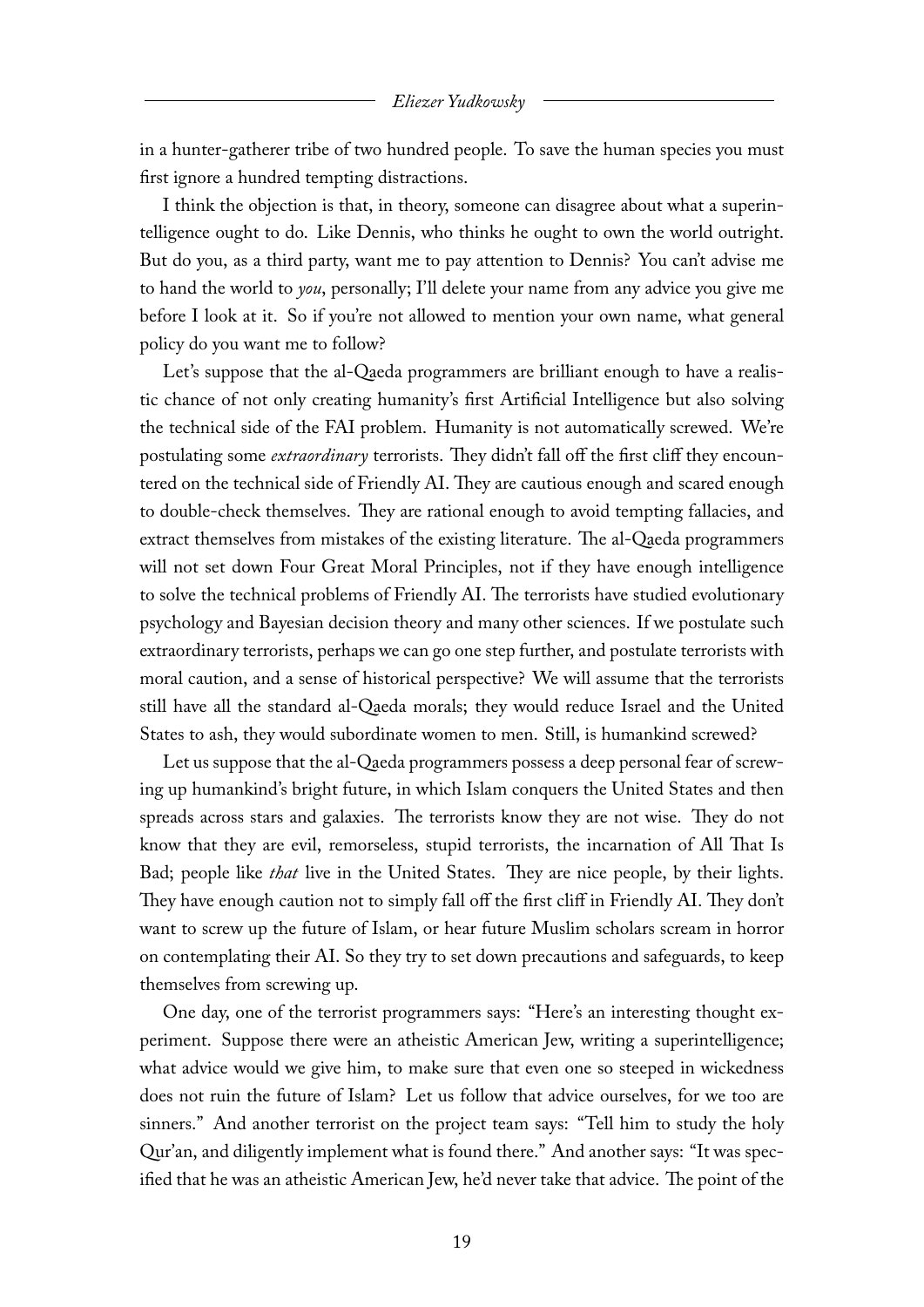#### Coherent Extrapolated Volition

thought experiment is to search for general heuristics strong enough to leap out of really fundamental errors, the errors we're making ourselves, but don't know about. What if he should interpret the Qur'an wrongly?" And another says: "If we find any truly general advice, the argument to persuade the atheistic American Jew to accept it would be to point out that it is the same advice he would want *us* to follow." And another says: "But he is a member of the Great Satan; he would only write an AI that would crush Islam." And another says: "We necessarily postulate an atheistic Jew of exceptional caution and rationality, as otherwise his AI would tile the solar system with American music videos. I know no one like that would be an atheistic Jew, but try to follow the thought experiment."

I ask myself what advice I would give to terrorists, if they were programming a superintelligence and honestly wanted not to screw it up, and then that is the advice I follow myself.

The terrorists, I think, would advise me not to trust the self of this passing moment, but try to extrapolate an Eliezer who knew more, thought faster, were more the person I wished I were, had grown up farther together with humanity. Such an Eliezer might be able to leap out of his fundamental errors. And the terrorists, still fearing that I bore too deeply the stamp of my mistakes, would advise me to include all the world in my extrapolation, being unable to advise me to include only Islam.

But perhaps the terrorists are still worried; after all, only a quarter of the world is Islamic. So they would advise me to extrapolate out to *medium-distance*, even against the force of muddled short-distance opposition, far enough to reach (they think) the coherence of all seeing the light of Islam. What about extrapolating out to long-distance volitions? I think the terrorists and I would look at each other, and shrug helplessly, and leave it up to our medium-distance volitions to decide. I can see turning the world over to an incomprehensible volition, but I would want there to be a comprehensible reason. Otherwise it is hard for me to remember why I care.

Suppose we filter out all the AI projects run by Dennises who just want to take over the world, and all the AI projects without the moral caution to fear themselves flawed, leaving only those AI projects that would prefer *not* to create a motive for present-day humans to fight over the initial conditions of the AI. Do these *remaining* AI projects have anything to fight over? This is an interesting question, and I honestly don't know. In the real world there are currently only a handful of AI projects that might dabble. To the best of my knowledge, there isn't more than one project that rises to the challenge of moral caution, let alone rises to the challenge of FAI theory, so I don't know if two such projects would find themselves unable to agree. I think we would probably agree that we didn't know whether we had anything to fight over, and as long as we didn't know,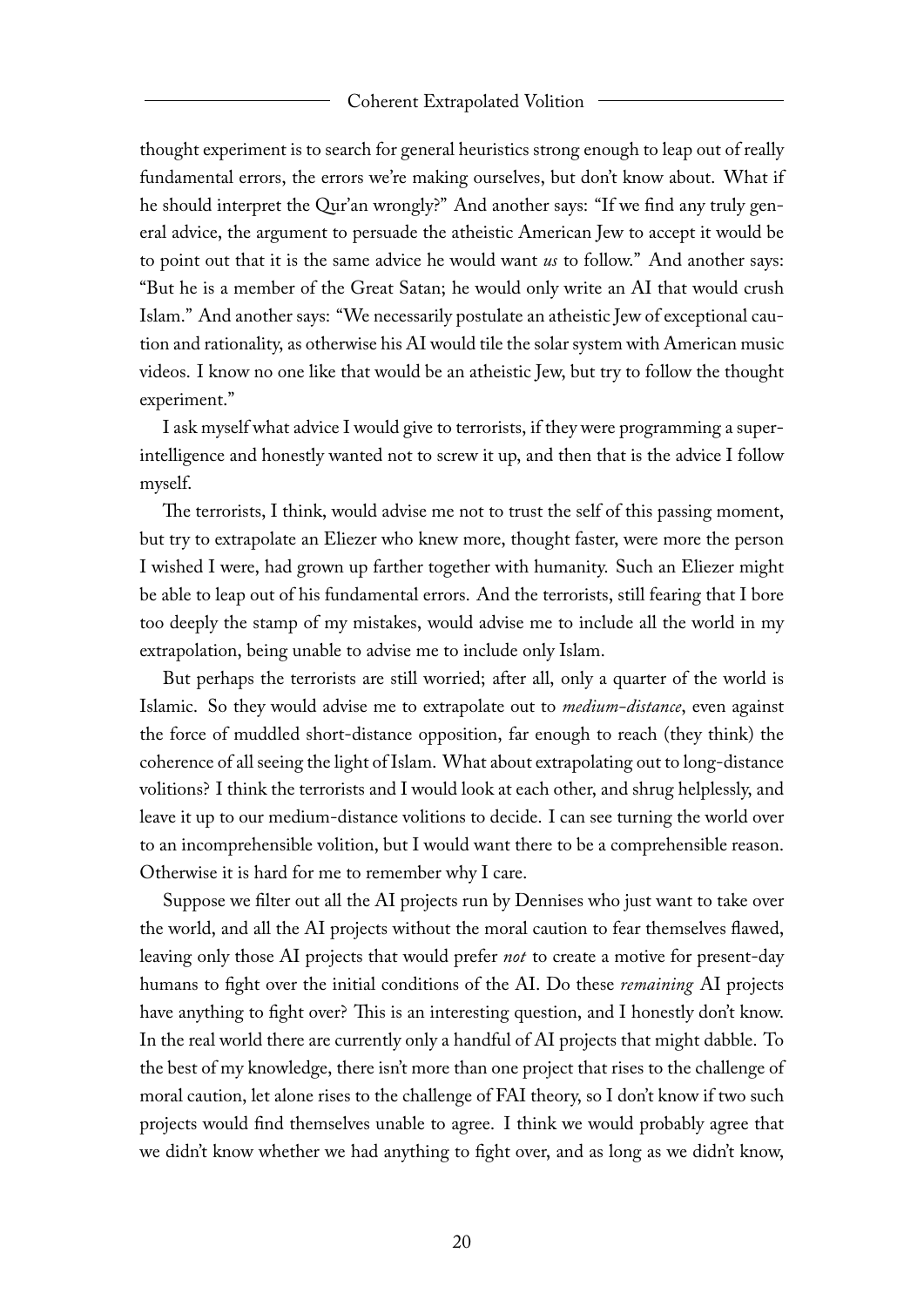we could agree not to care. A determined altruist can always find a way to cooperate on the Prisoner's Dilemma.

#### **Keep humankind ultimately in charge of its own destiny.**

Coherent extrapolated volition appears to me to embody an intrinsic switchover to a direct voting system when people are grown enough to handle it. Your immediate decision, the whim of this present moment, does count for something in your extrapolated volition. But if your future self would predictably shriek in horror, that extrapolation may win out, despite the added distance. When people know enough, are smart enough, experienced enough, wise enough, that their volitions are not so incoherent with their decisions, their direct vote could determine their volition. If you look closely at the reason why direct voting is a bad idea, it's that people's decisions are incoherent with their volitions. (Again, note the elegance; the slow growth into direct voting is not a tacked-on special case, just the dynamic doing the Right Thing.)

I view it as a philosophical advantage of extrapolated volition that at no point does humanity turn its destiny over to an external god, even a humane external god. (But better that than being dead. Applied Theology is still a definite option if extrapolated volition doesn't work out.)

And no, a Really Powerful Optimization Process is not a god.

#### **Help people.**

I want to leave the world a better place than I found it. The intention behind this project of manifesting the coherent extrapolated volition of humankind is to actually help humans; as opposed to, say, harming them.

#### **4.2. But What If This Volition Thing Doesn't Work?**

# **What if the initial dynamic works as** *designed***, but not as** *planned***, harming people instead of helping them?**

This is an objection that applies to *any* initial dynamic, not just extrapolated volition: "What if the dynamic just doesn't work out the way you thought it would?" The programmers are under obligation not to be jerks, to craft a reasonable and satisfactory initial dynamic to the best of their abilities, without playing nitwit games. But honest goodness does not guarantee a good outcome, if vision fails—that event which we who are wise in the art of caution call a "mistake." (Some who know not the art have heard that other folks make "mistakes," but they think it a moral parable to teach humility, and so they respond by abasing themselves and acknowledging their theoretical fallibil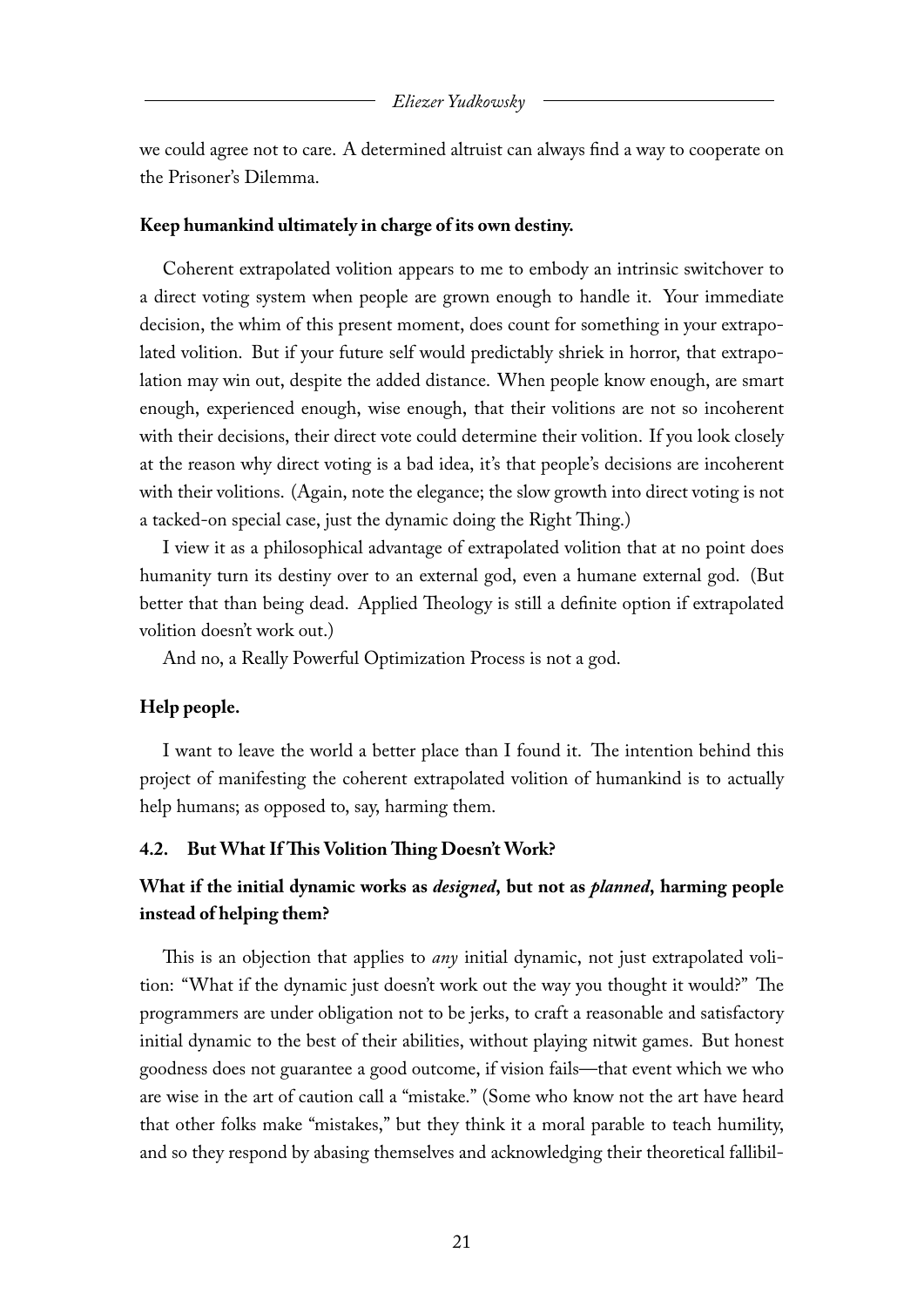ity, then continue doing whatever they planned to do anyway. Rather than, say, devising safeguards and recovery plans.)

Can the programmers trust their choice of initial dynamic so highly? Maybe they should peek at the extrapolated outcome, make sure that everything works out all right, before they set their creation irrevocably in motion.

But should the past have a veto over the future?

Consider the horror of America in 1800, faced with America in 2000. The abolitionists might be glad that slavery had been abolished. Others might be horrified, seeing federal law forcing upon all states a few whites' personal opinions on the philosophical question of whether blacks were people, rather than the whites in each state voting for themselves. Even most abolitionists would recoil from in disgust from interracial marriages—questioning, perhaps, if the abolition of slavery were a good idea, if this were where it led. Imagine someone from 1800 viewing *The Matrix*, or watching scantily clad dancers on MTV. I've seen movies made in the 1950s, and I've been struck at how the characters are *different*—stranger than most of the extraterrestrials, and AIs, I've seen in the movies of our own age. Aliens from the past.

*Something* about humanity's post-Singularity future will horrify us. It is guaranteed, no matter how good things get. It is guaranteed *because* things will get better. Imagine the culture shock if the eighteenth century got a look at the twentieth century. What about the tenth century? And that's not much of a gap; everyone, then and now, was human.

Maybe 6-year-olds will be considered above the age of consent. Maybe humanity will abandon private property. Maybe rape will be legal. Maybe everyone will be uploaded whether they like it or not. Maybe everyone wearing a Japanese schoolgirl uniform at the time of Singularity will be attacked by tentacle monsters. *Something* that would shock the people of this present day. I am reminded of a book I once read, a cyberpunk role-playing game set in the middle of the twenty-first century, which in the midst of describing body replacements and organ rippers, mind-control drugs and corporate assassinations, mentioned how a twenty-second century Solid Citizen might do things that would horrify, disgust, and *frighten* that twenty-first century netrunner.

It is not trivial, to suggest that the programmers dare to peek at the outcome. Or that the programmers appoint a Last Judge to check, someone chosen for their tolerance and broad-mindedness as the last safeguard of the human species, to peek at the outcome and return one bit of information, 1 or 0. Neither is it trivial to suggest that the programmers trust their initial dynamics *without* anyone peeking.

According to my current understanding of Friendly AI, there is a general safety rule which says, roughly, "Don't trust anything—dynamics, information, moral principles until you see that it works better than you do." Subsystems that you trust may not be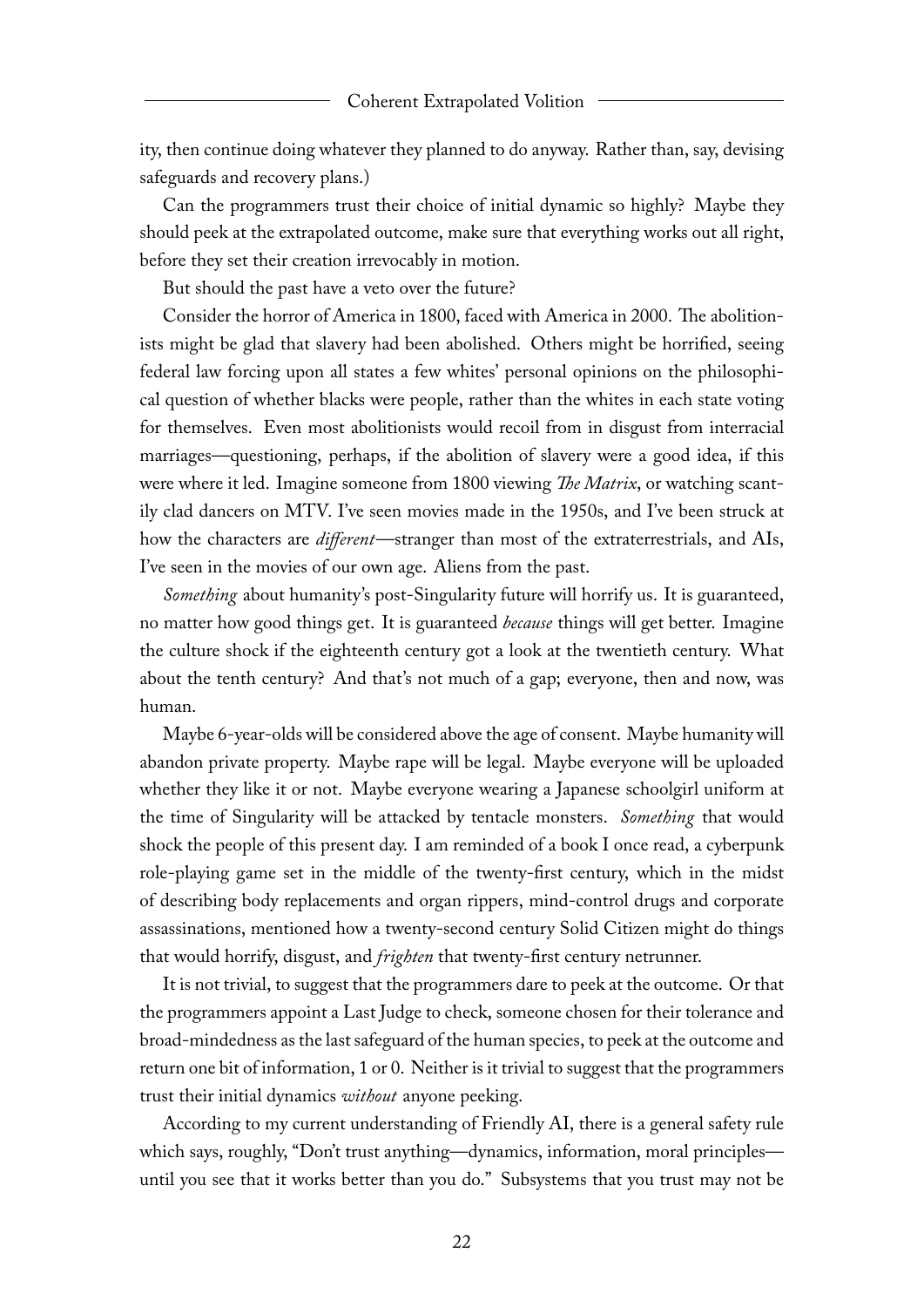trusted to function together as supersystems. You wouldn't want to set an FAI dynamic irrevocably in motion (including an FAI dynamic that manifested the extrapolated volition of humankind) until you'd verified that the FAI's performance on the "checking an FAI works sensibly" problem was significantly better than the programmers' performance. I think, though I am not sure, that the FAI theory will dictate what constitutes a necessary and sufficient verification process, including whether we need a Last Judge to peek at the extrapolated final outcome.

Let it stand that the thought has occurred to me, and that I don't plan on blindly trusting *anything*. Recent FAI theory says that it shouldn't be necessary to blindly trust, but FAI theory might require a Last Judge, which is nontrivial to set up safely. If FAI theory requires a Last Judge, I would advise those al-Qaeda terrorists to set up a *lot* of safeguards. I don't want them to discover that we'll all end up as atheists; I want them to think of Islam triumphant, and not be tempted to meddle.

This problem deserves an essay in itself, which I may or may not have time to write.

# **Why not base the Friendly AI on individual volition instead of coherence in humankind's extrapolated volition?**

Why not choose a Friendly AI that gives every individual their own wish? Why extrapolate a *collective* volition, and risk a tyranny of the extrapolated majority? If people want to be influenced by majority-coherence of extrapolated volitions, why not let their individual extrapolated volitions make that choice?

Individual volition would make sense as a final dynamic, but it can't be an *initial* dynamic. There's no way for individually extrapolated volitions to rewrite the entire process, redesign the meta-process that describes how to partition the individual volitions and how they interact. Any mistakes the programmers make in choosing the meta-process would be enshrined forever. You can go from a collective dynamic to an individual dynamic, but not the other way around; it's a one-way hatch. If you use an individual dynamic, that *forces* you to live in that particular world—which might not be the happiest world for us to live in. Maybe we could have more fun somewhere else.

How would you define what constitutes an "individual"? If, as I suggest, you let the coherence in the extrapolated volitions of a population produce a single final output decision; then the programmers base the initial dynamic off humanity's billions as they exist today, and let the majority volition choose whether to extend citizenship to chimpanzees on the next round of renormalization. If you enshrine forever the meta-rules for how individual volitions interact, the programmers have to get the meta-rules absolutely right, until the end of time, on the very first try.

Also, are you *sure* you don't want a tyranny of the 95% majority?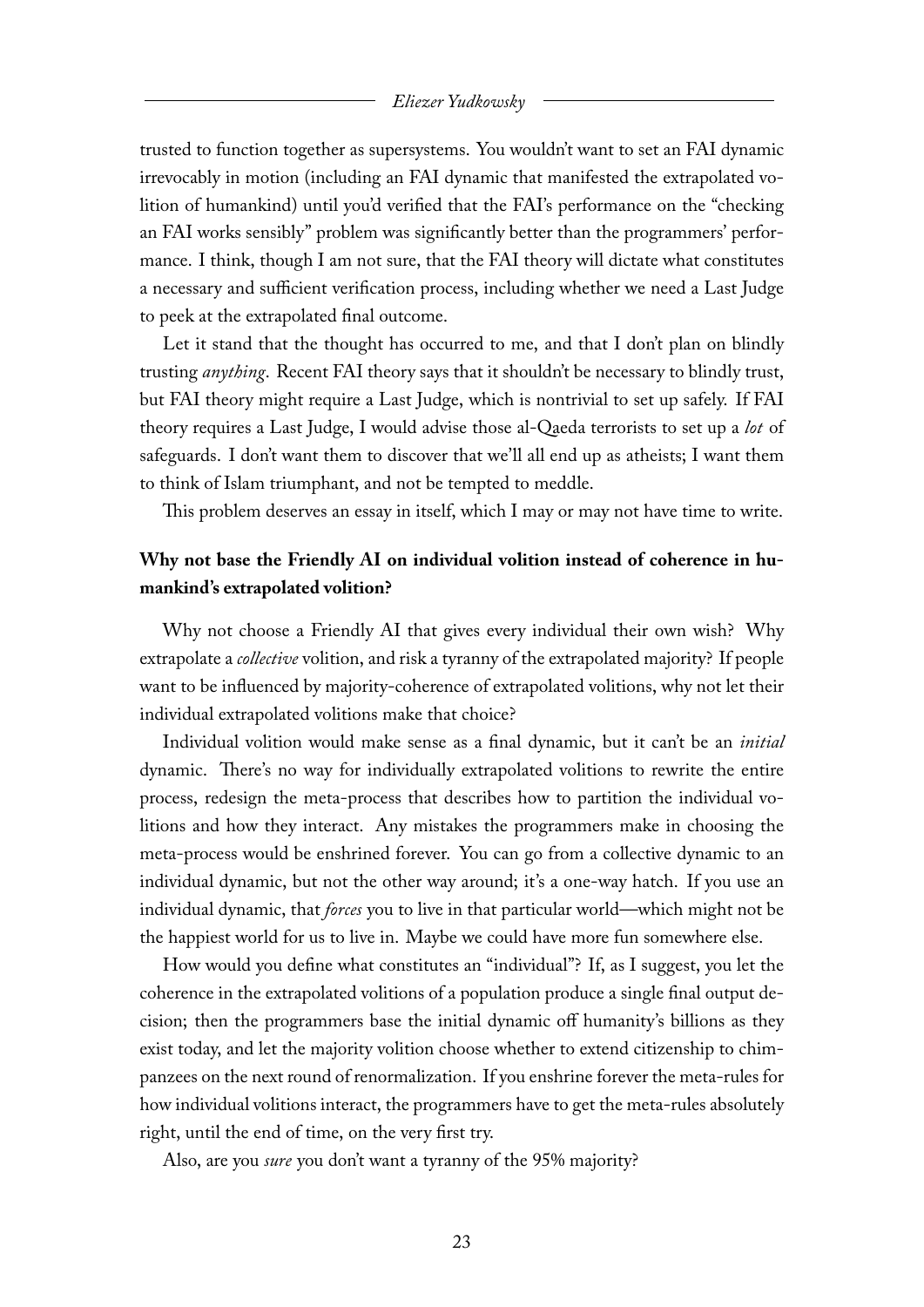What about infants? What about brain-damage cases? What about people with Alzheimer's disease? If you extrapolated their pure individual volitions, you might find that they lacked the moral and social complexity to *want* to be rescued, as we of the 95% would define "rescue." A too-literal interpretation of individualist philosophy might wrench infants off their course to becoming humans and turn them into autistic superinfants instead. It's only genes and human parents who have this idea that infants are *destined* to become humans. It's not actually in infant *psychologies*, their mind-states at the age of six months.

(See also [CalvinAndHobbes.](http://sl4.org/wiki/CalvinAndHobbes))

This is a fundamental moral question, and the moral answer isn't obvious. Maybe the civilization of the thirty-second century would say: "Let them go their own way, what's wrong with that? There are far stranger minds, in these days, than super-infants; who are you to judge their choice?"

Or maybe humankind will define a spectrum of satisficing initial mind states, and require any mind not initially in a satisficing mind state to grow into a satisficing mindstate. In the sense that, for example, a 6-year-old would be required to grow into an 18-year-old before deciding where to go from there. Whether an older and wiser mind could voluntarily grow back into a 6-year-old psychology is an interesting question, and I think a distinct one.

Maybe there are people who care about individual rights so strongly that they don't care *what* a majority of extrapolated volitions say; they want to give infants and autistics their own private universes because that's what their philosophy says is right, and their philosophy makes no mention of what other people think of the issue.

Maybe future humanity will agree with them.

Maybe afterward everyone will say: "Eliezer was a bastard for endangering the free wills of infants that way, plotting to subject them to the tyranny of the extrapolated majority, daring even to think that one extrapolated volition should overrule another."

If so, the majority of extrapolated volitions will correct my folly, with no harm done. But to me, wrenching infants off their course to humanness seems like following philosophy off a cliff. Even if I thought otherwise, I would fear making a mistake. Choosing individual volition as an *initial* dynamic would *pre-emptively* make that moral choice; it is implicit in the *structure* of an individual dynamic. An individual dynamic would not take into account anything outside the infant unless something *in the infant's* extrapolated volition said so.

I think the extrapolated volitions of the 95% majority, including myself, may say that there are forces in our Nice Place to Live that do not derive strictly from individual volitions, that people can sometimes affect one another even without the consent of the affected. The *possibility* of occasional nonconsensual effect is a *deep* fundamental of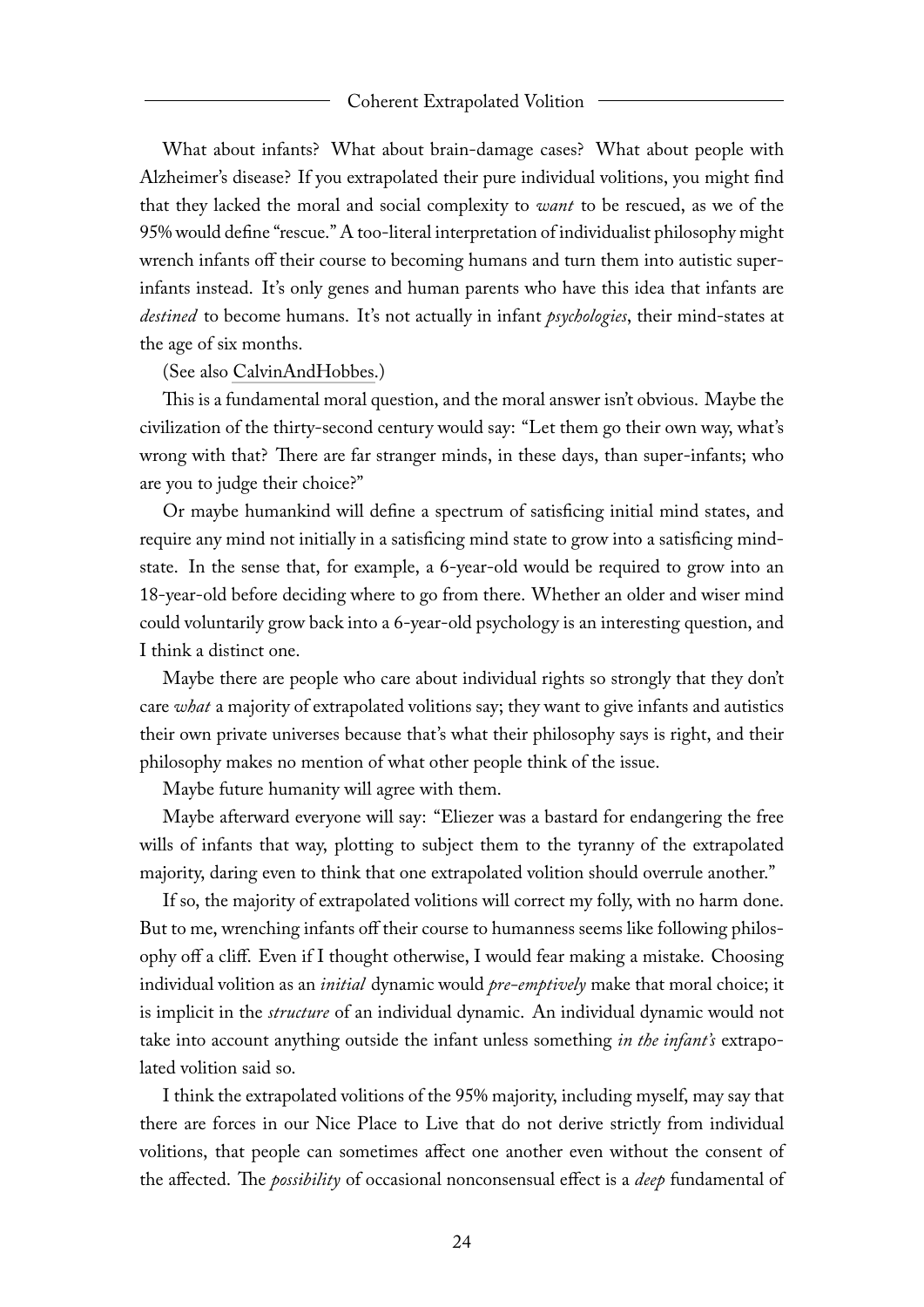#### *Eliezer Yudkowsky*

human existence, not lightly to be thrown away. Would this mean that you needed to pay some attention to the course of humankind as a whole, lest the majority someday bite? Rather than holing up in a cave forever without fear? Maybe that isn't such a bad thing.

Or maybe the majority will fear the tyranny of the majority too greatly, rule out the smallest touch. I don't think it's my place to make the decision. If I later find I'm one of the 5% of humanity whose personal philosophies predictably work out to pure libertarianism, and I threw away my one chance to free humanity—the hell with it. Better than being dead. I don't see how this case differs from the other ways I might grow up to hold a different morality from the majority. Here and now, I don't know, and I can concentrate on not being a jerk.

Care to volunteer as Last Judge, so you can peek at the weeping and bereft parents, read the sage justifications in moral philosophy, and decide whether this constitutes a reason to shut down the AI? I who know much and think quickly do not expect that to happen, in exact proportion to how much I don't want it to happen. But if I wrote down ten such questions, I would not get ten correct answers. It's the sort of dilemma a Last Judge might face.

# **All those other darned humans in the world are no-good rotten bastards; why would their extrapolated volitions be any better, you blind optimist?**

Let's suppose that all those darned other humans in the world are just no damn good. By comparison to what? The judgment implies that we must have some criterion in mind. Does the speaker have some better outcome in mind? It's not a logical implication—we could just be screwed. But people tend to imagine things they're afraid people want, or silly things for an extrapolated volition to do, and then look on the imagined outcome and say "Yuck." Extrapolated volition doesn't refract through the part of you that imagines the bad outcome; extrapolated volition refracts through the part of you that looks upon the imagined outcome, and says, "Yuck, I don't want that to happen." The ability to make this judgment exists in you, in your mind and brain. It has to come from humans, be generated by humans in some way. Same thing if you worry that humans are rotten bastards. Rotten bastards by comparison to what image that your mind generates? And how does a rotten bastard generate that image of something nicer? We need that "something nicer," and it has to be extracted from rotten bastards, and extrapolated volition is my guess how to do it.

Let's suppose, leaving aside the moral and technical questions, that someone took the initial dynamic and biased it toward positive emotions—extrapolated compassion, without extrapolating hatred. Easy enough to say, but whence came your decision that compassion was positive, and hate wasn't? *You* made the decision, and that's part of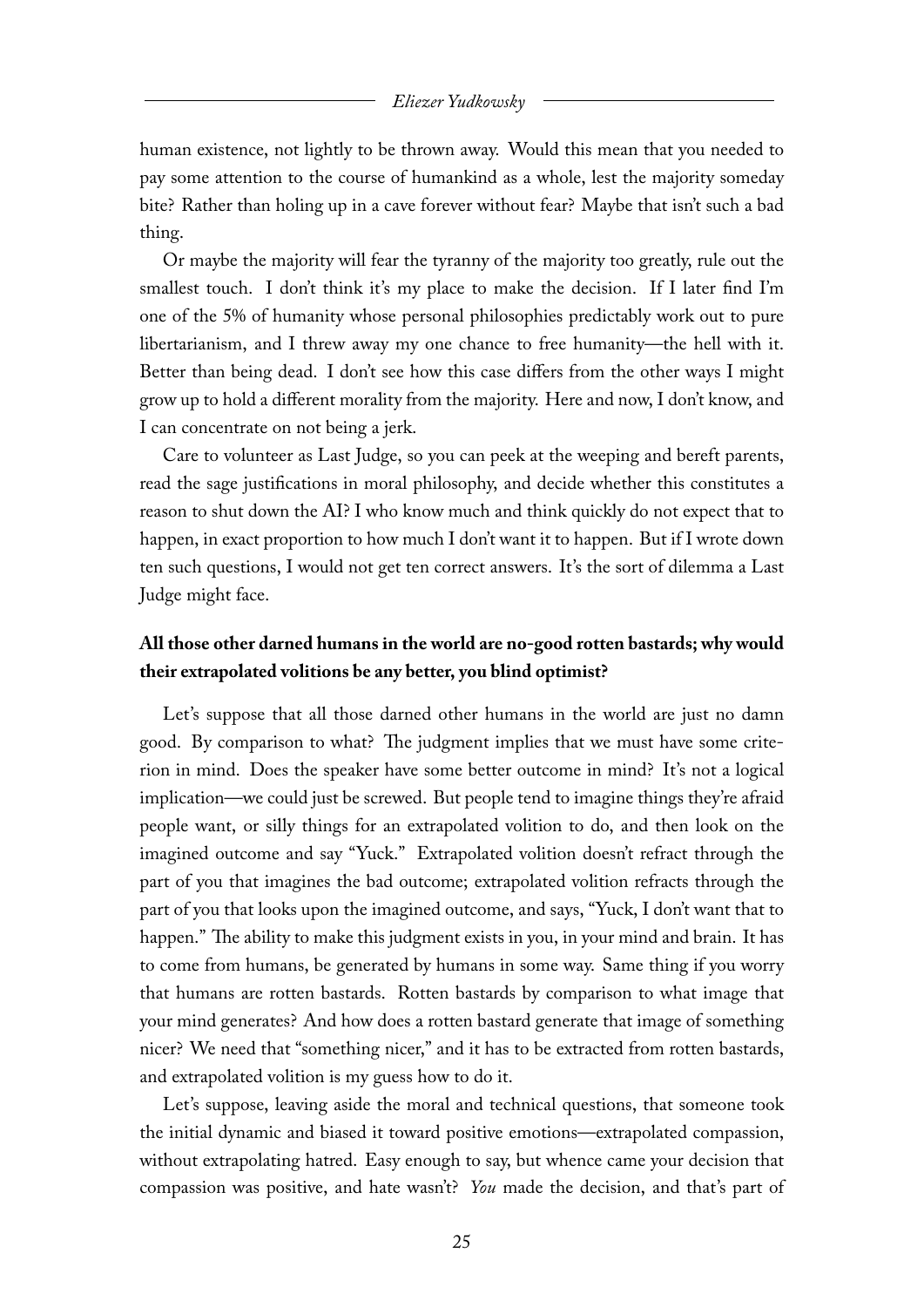#### Coherent Extrapolated Volition

what gets extrapolated, under the heading of "our wish to be better people." Rather than directly trying to guess at which emotions are "positive" or "negative," I'm taking a step back, looking at my ability to make that judgment, and working it into the dynamic of extrapolated volition.

But suppose that only a few people wish they were better people, in a sense sufficient for extrapolated volition to look past the evil and the nastiness? It strikes me as unlikely, based on strictly intuitive sense data (note: this is worthless reasoning) that a majority of humanity have no yearnings in this direction. It looks culturally universal. But I could be wrong. The trouble is that half the people are below average, and their interviews don't often show up in the history books, and we don't hear as much about their memes. (Note that memetic forces generated by social interactions are also taken into account, if we want them to be, under the heading of "grown up farther together.")

The worrying question is: What if only 20% of the planetary population is nice, or cares about niceness, or *falls into the niceness attractor* when their volition is extrapolated? The notion being that this is enough to account for all the famous cases of niceness that everyone prefers to pass on and remember, and yet the majority of people on Earth are bastards. "Bastard volitions" will not vote to throw themselves into everlasting hell ordinary selfishness being enough to prevent that—but they might create rules much to the distaste of us 20% (of course *you're* not a bastard, right?) For example, a rule stating that anyone who has computing power can do anything they want with that computing power, including creating innocent sentients and torturing them. It doesn't disadvantage any of the six billion people voting on it, except those silly 20% who care about fairness, so the vote passes. Similarly, the bastard volitions might vote to rewrite the initial dynamic to include no one except themselves. Maybe, if it's 80% of humanity in one coherent unit, and 20% in the other coherent unit, the 80% would vote to disenfranchise the 20%, or ensure that the 20% also grew into selfish bastards.

As I currently construe CEV, this is a real possibility. Trying to tinker with the initial dynamic to rule it out is dangerous, because of added complexity, and added probability of error, and too high a chance of ruling out something that made more sense than you thought it did. If one contemplates tampering with CEV just to make sure it comes out "right," one may as well abandon that solution entirely; what would be the point? (See Previously Asked Question 4, below, for an extended discussion.)

Or it might be that plain, honest CEV extrapolates far enough to reach a grown-up, kinder humankind. Wouldn't you be terribly ashamed to go down in history as having meddled with that, using lesser intelligence and lesser niceness, because you didn't trust your fellows? Wouldn't you be sad to have made a mockery of humanity's selfdetermination, if it would have worked anyway? Wouldn't you be horrified to find that you'd screwed it up?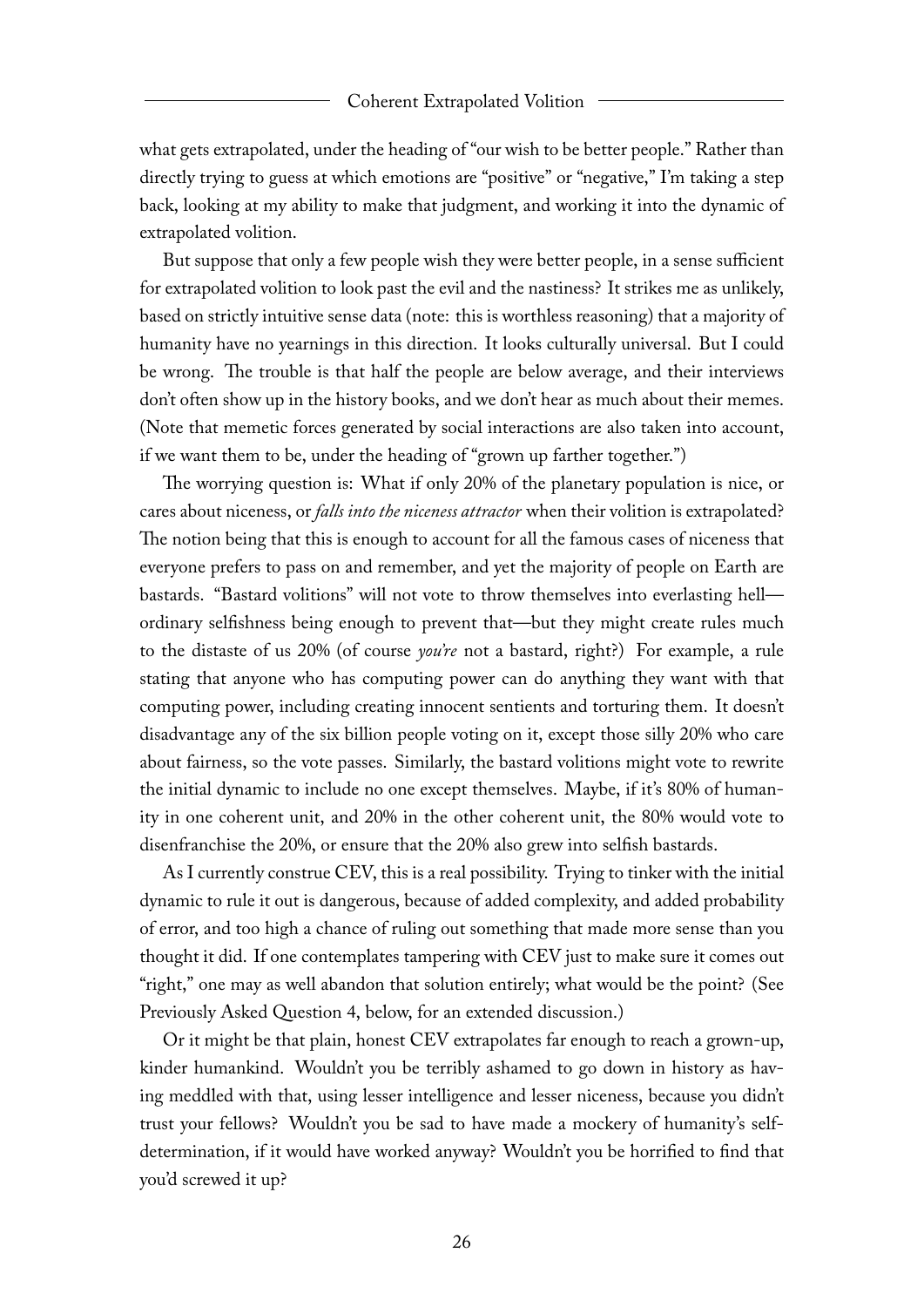## *Eliezer Yudkowsky*

I see the programmers as having an unalterable duty not to tinker with a running CEV; this constitutes taking over the world, which is one of many ways for seed AI programmers to be jerks. But the programmers are under no *obligation* to implement CEV, if it is something of which they don't want to be part. I'm an individual, with my own life and philosophy. There are many acts of which I am prohibited (because I say so, that's why). But I can always choose *not* to do something, even halt work already begun; that is my unalienable right. I can't tinker with a running CEV, but I can choose to dissipate the AI, or hold a vote of the programming team to dissipate the AI, or delegate a Last Judge to make that decision. Steering wheels are forbidden; off switches are not. I think there must come a time when the last decision is made and the AI set irrevocably in motion, with the programmers playing no further special role in the dynamics. But at any point before then, one can always say "No," and humanity will be no worse off than before.

Then what? Give up entirely? No, extrapolate from an idealized generic human, or an idealized generic human with an initial push toward altruism, or an idealized generic human with an initial push toward transpersonal philosophy, or extrapolate an imaginary civilization composed of genetically diverse individuals in the 99% niceness bracket . . .

If you started flipping through solutions that satisficed, looking for one that suited you alone *especially* well, I would call that gerrymandering. But I think the programmers should be allowed, oh, say, at least three tries—three being the traditional number, in such matters, equating to 1.6 bits of influence over the future. And even then it might be better to continue despite cries of gerrymandering, rather than give up and let humanity perish. But one should be extremely reluctant to flip through sixteen solutions looking for a good one. If the first try fails, it means that you demanded too little of yourself, failed to rise to the challenge, and you need to rethink your whole strategy before trying again. More than three wishes, and I don't care if you save the human species, you're still incompetent. Such is the advice I would give to the al-Qaeda programmers, along with stern admonishments against checking to make sure humanity followed the way of Islam.

I do think there's light in us *somewhere*, a will that might shape a Nice Place to Live. The question is whether coherent extrapolated volition as an initial dynamic satisfactorily seeks that attractor.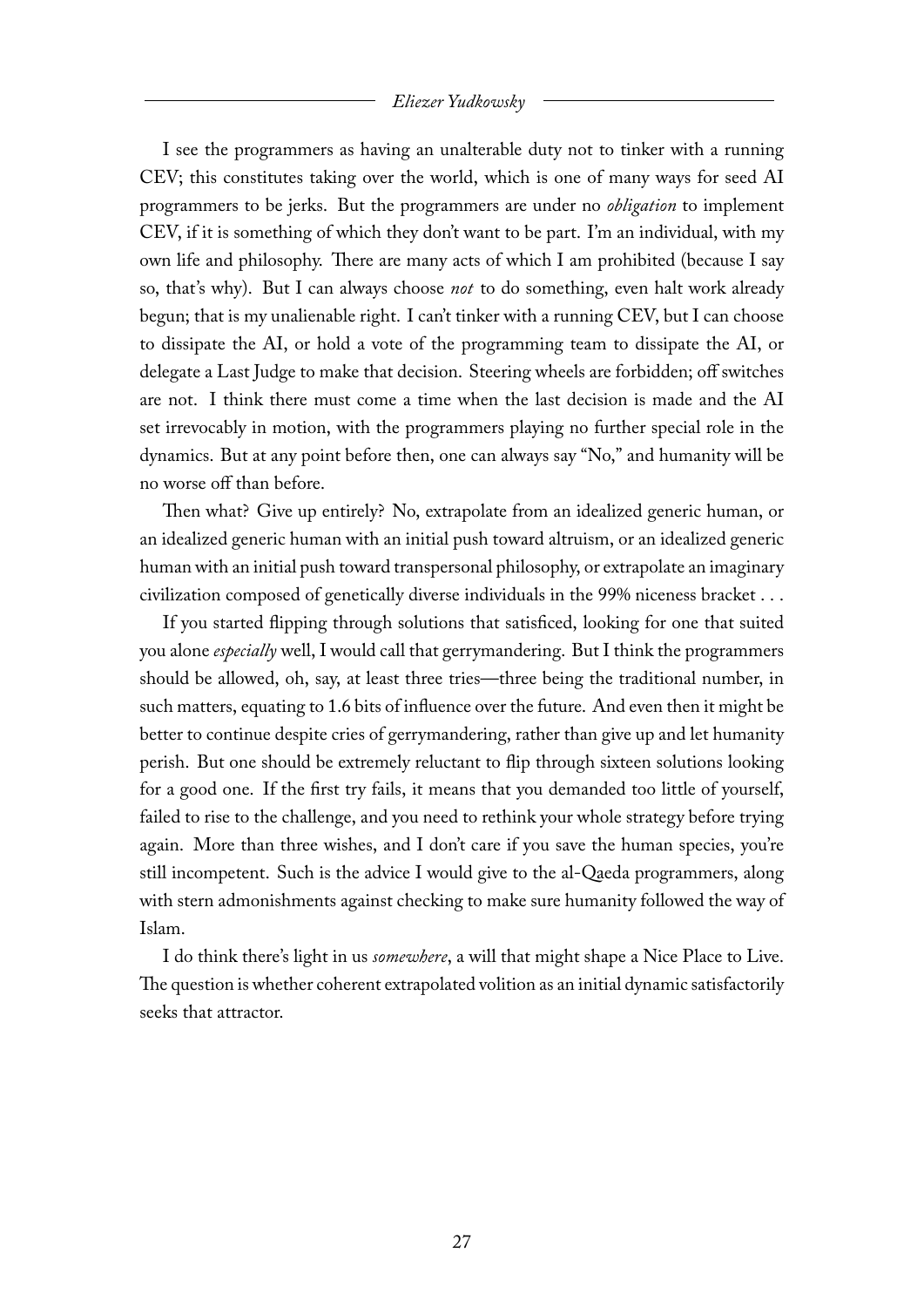# **5. Dire Warnings**

## **Don't try this at home.**

This says what I currently want. It doesn't say how to do it. The technical side of Friendly AI is not discussed here. The technical side of Friendly AI is hard and requires, like, actual math and stuff.

## **Don't get caught up in fantasies of the New World Order.**

This new version of Friendly AI has an unfortunate disadvantage, which is that it is less vague, and people can speculate about what our extrapolated volitions will want, or argue about it. It will be great fun, and useless, and distracting. Arguing about morality is so much fun that most people prefer it to actually accomplishing anything. This is the same failure that chews up the would-be SI designers with Four Great Moral Principles. If you argue about how your Four Great Moral Principles will be produced by extrapolated volition, it's much the same way to switch off your brain. If you're trying to learn Friendly AI (see [HowToLearnFriendlyAI\)](http://sl4.org/wiki/HowToLearnFriendlyAI) then you should concentrate on the Friendliness dynamics, and on learning the science background for the technical side. Look to the *structure*, not the *content*, and resist the temptation to argue things that are great fun.

## **Don't hold the victory party before the battle is won.**

Anyone who wants to argue about whether extrapolated volition will favor Democrats or Republicans should recall that *currently* the Earth is scheduled to vanish in a puff of tiny smiley faces, with an unknown deadline and Moore's Law ticking.

As an experiment, I am instituting the following policy on the SL4 mailing list:

None may argue on the SL4 mailing list about the output of CEV, or what kind of world it will create, unless they donate to the Singularity Institute:

- \$10 to argue for 48 hours.
- \$50 to argue for one month.
- \$200 to argue for one year.
- \$1000 to get a free pass until the Singularity.

Past donations count toward this total. It's okay to have fun, and speculate, so long as you're not doing it at the expense of actually *helping*.

It goes without saying that anyone wishing to point out a *problem* is welcome to do so. Likewise for talking about the technical side of Friendly AI. It is just the speculation about post-Singularity outcomes and CEV outputs that I am pricing, fearing that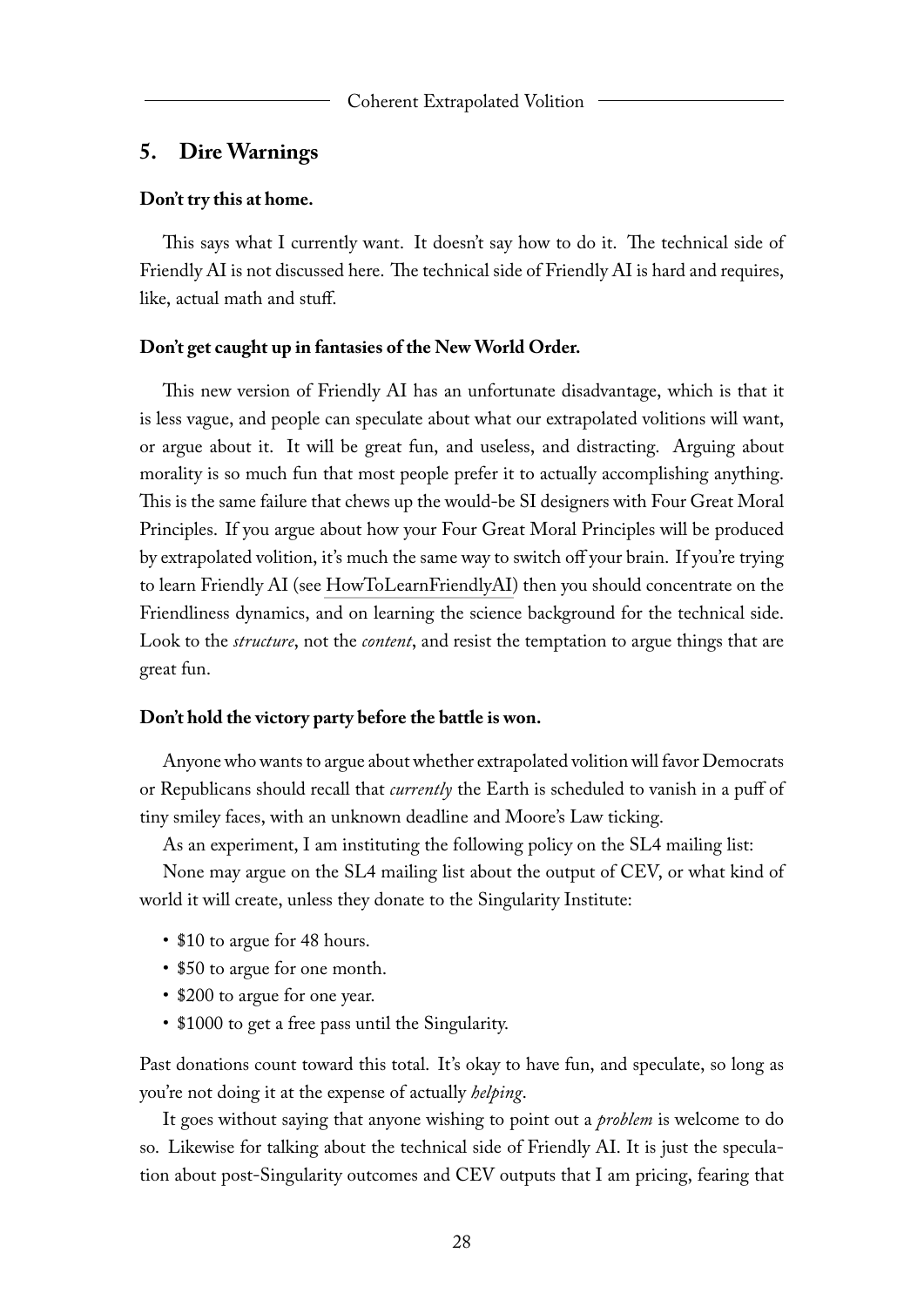otherwise people's souls will be sucked away. (Try to sneak in your fun speculation by adding "which could be a problem if  $\dots$ ," and I'll spot it and send you the bill.)

# **6. Previously Asked Questions about Coherent Extrapolated Volition**

Q1. *How do you "extrapolate" what we would think if we knew more, thought faster/smarter? Are we taking the volition of current and historical humans as a data set, and then looking for trends that can be extended outward?* [\(ChristianRovner\)](http://sl4.org/wiki/ChristianRovner)

I was thinking in terms of a detailed model of each individual mind, in as much detail as necessary to guess the class of volition-extrapolating transformations defined by "knew more," "thought faster," etc. In principle, the result we are *approximating* is an idealized version of what would happen if we reached in and performed a set of volition-extrapolating upgrades on your mind: inserted new knowledge, had you sit down and think for a year, watched to see what your opinion would be after growing up for fifty years. But it may be that most of the individual fine details predictably just add to *spread*, or that fine details predictably don't end up *coherent* enough with the rest of humanity to be important to extrapolating the *coherent* extrapolated volition. The key is to set up the underlying question such that approximating the answer is a question of simple fact, to which simple Bayesian intelligence suffices.

Q2. *Removing the ability of humanity to do itself in and giving it a much better chance of surviving Singularity is of course a wonderful goal. But even if you call the FAI "optimizing processes" or some such it will still be a solution outside of humanity rather than humanity growing into being enough to take care of its problems. Whether the FAI is a "parent" or not it will be an alien "gift" to fix what humanity cannot. Why not have humanity itself recursively self-improve?* (SamanthaAtkins)

For myself, the best solution I can imagine at this time is to make CEV our Nice Place to Live, not forever, but to give humanity a breathing space to grow up. Perhaps there is a better way, but this one still seems pretty good. As for it being a solution outside of humanity, or humanity being unable to fix its own problems . . . on this one occasion I say, go ahead and assign the moral responsibility for the fix to the Singularity Institute and its donors.

Moral responsibility for *specific* choices within a CEV is hard to track down, in the era before direct voting. No individual human may have formulated such an intention and acted with intent to carry it out. But as for the *general* fact that a bunch of stuff gets fixed: the programming team and SIAI's donors are human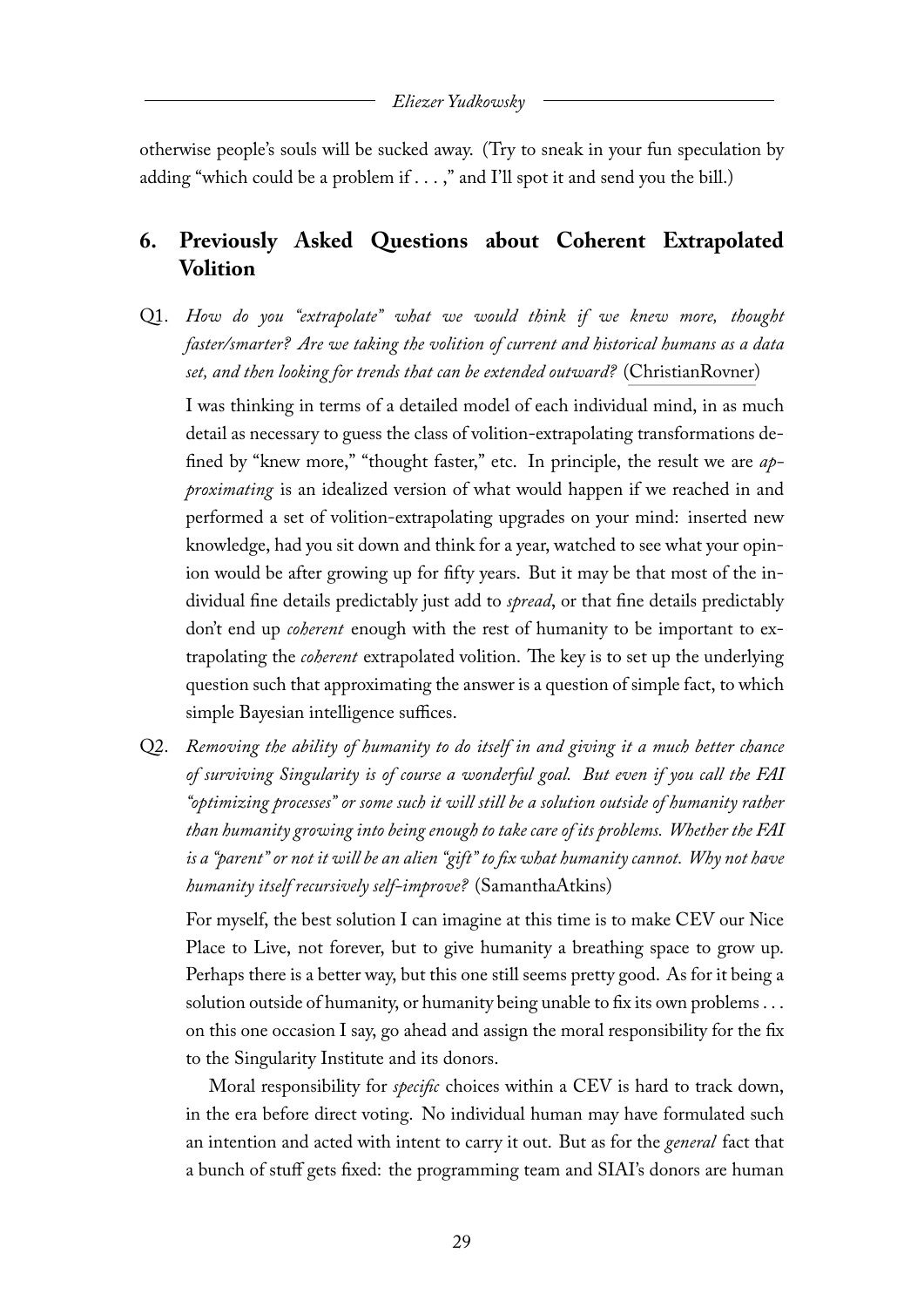## Coherent Extrapolated Volition

and it was their intention that a bunch of stuff get fixed. I should call this a case of humanity solving its own problems, if on a highly abstract level.

Q3. *Why are you doing this? Is it because your moral philosophy says that what you want is what everyone else wants?* (XR7)

Where would be the base-case recursion? But in any case, no. I'm an individual, and I have my own moral philosophy, which may or may not pay any attention to what our extrapolated volition thinks of the subject. Implementing CEV is just my attempt not to be a jerk.

I do value highly other people getting what they want, among many other values that I hold. But there are certain things such that if people want them, even want them with coherent volitions, I would decline to help; and I think it proper for a CEV to say the same. That is only one person's opinion, however.

Q4. *There are a couple of conclusions that make me very uncomfortable, but unfortunately I can't specify why: "If I later find I'm one of the 5% of humanity whose personal philosophies predictably work out to pure libertarianism, and I threw away my one chance to free humanity—the hell with it." and "Maybe, if it's 80% of humanity in one coherent unit, and 20% in the other coherent unit, the 80% would vote to disenfranchise the 20%, or ensure that the 20% also grew into selfish bastards. As I currently construe CEV, this is a real possibility."* [\(ChristianRovner\)](http://sl4.org/wiki/ChristianRovner)

Worried that CEV isn't doing the right thing?

*Yeah. Worried that the possibility is not ruled out by the dynamic.*

You're experiencing discomfort because your morality says that certain things are wrong *regardless of what anyone thinks of them*, and here CEV is making it into a majority vote rather than an Inalienable Right. But how does a Friendly Really Powerful Optimization Process know what constitutes "an Inalienable Right, regardless of what anyone thinks of it"? The FAI has to ask *you*—you're the one with this perception of Inalienable Rightness; it isn't recorded anywhere else an FAI can find it. So if you imagine a scenario where a majority of extrapolated humanity doesn't share this perception of an Inalienable Right, then the extrapolated majority might win. I see no way to resolve this discomfort that does not constitute taking over the world, as the al-Qaeda terrorists would sharply advise me if I began writing in a Bill of Rights. The most one can do is appoint a Last Judge with an off switch; predetermining the outcome makes it a farce.

*"The FAI has to ask you—you're the one with this perception of Inalienable Rightness; it isn't recorded anywhere else an FAI can find it. So if you imagine a scenario where a majority of humanity doesn't share this perception of an Inalienable Right, then the*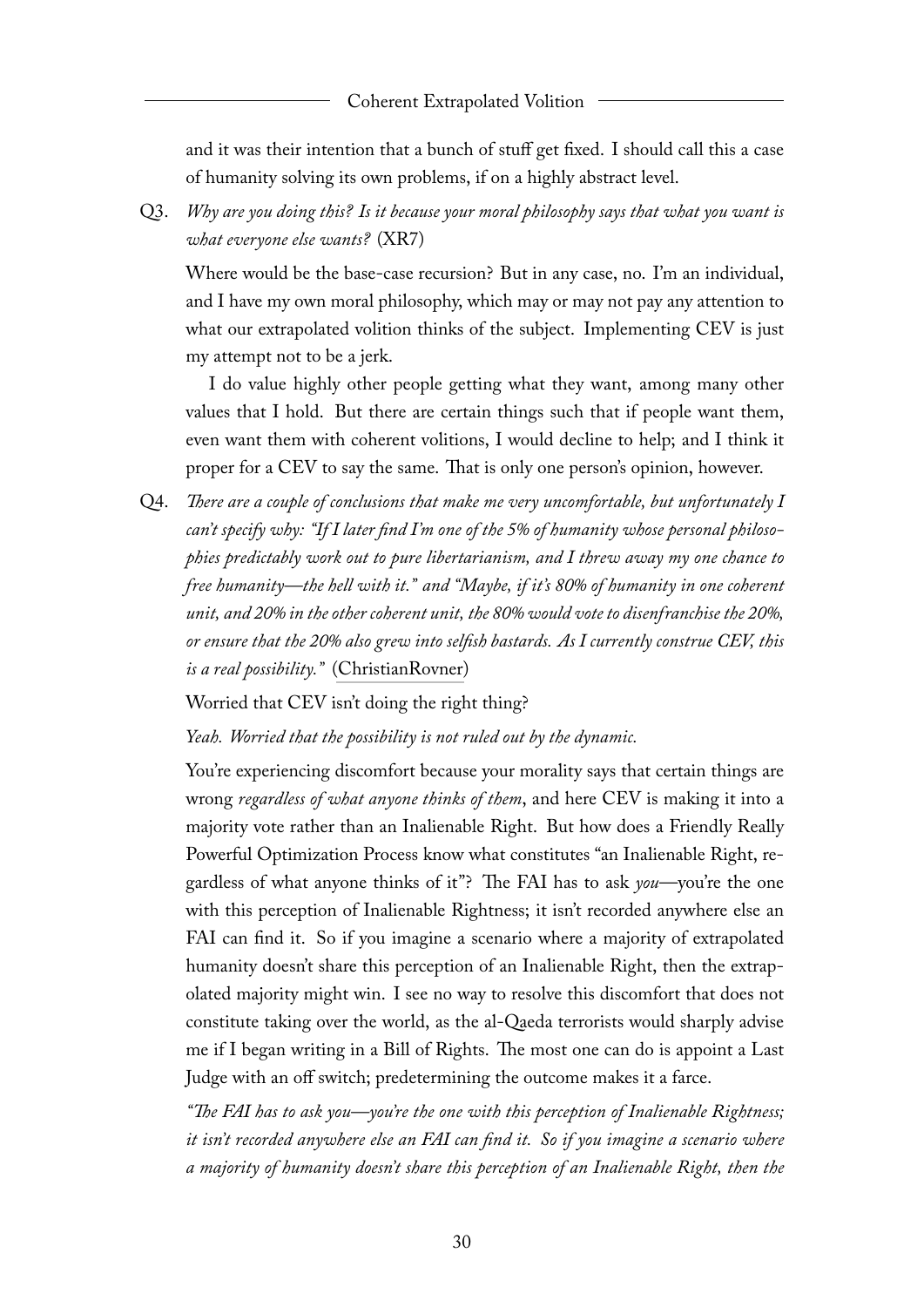*majority might win." Are there any inferential steps in between? I don't see it as an obvious sequitur.*

Do you want a small minority perception of an Inalienable Right to have power over you? If you don't share it?

*Not over me, but over themselves.*

That's a structurally determined individual dynamic.

*Yes, I guess I'm a pure libertarian. Well. Now I think what worries me is not that CEV is not doing the "right thing." I don't even know if there is a "right thing" to begin with. What worries me is that CEV can exert such kind of coercion over certain individuals. It doesn't sound right.*

All I can say is: Last Judge, or whatever FAI theory dictates for verification. CEV has the theoretical power to do arbitrarily awful things if the extrapolation dynamic *doesn't* seek out the light in the heart of humanity, but the Last Judge has to say "Yes" first. And again, I see no way around this without taking over the world. Either humanity has the power of determination, or the programmers do. You can refuse to participate, but not exert detailed control over the outcome.

*I don't impose my libertarianism on others. Libertarianism is about not imposing your volition on others.*

Right! Now, you just need to take that one step further, and say, "I won't impose my libertarianism on *humankind*." Like I said, there's a fundamental moral question here. And if libertarianism is correct, *I am in fact wrong* to design an initial dynamic that allows for coercion. The reason for the collective dynamic is that you can go collective  $\rightarrow$  individual, but not the other way 'round. If you could go individual  $\rightarrow$  collective but not collective  $\rightarrow$  individual, I'd advocate an individual dynamic. It's all about moral caution. If libertarianism is correct, I am *still* wrong, even taking that argument into account. But I'm not sure. Hence, the moral caution.

I used to be a "protected memory" libertarian, ruling out even the smallest nonconsensual touch. I learned more, thought longer, and now I'm not sure. Nonconsensual touches aren't *that* unbearable a possibility. Eliminate nonconsensual effect and a hell of a lot of human nature goes kerplooey. And it isn't all inhumane nature, either, as I judge humaneness. If there's one piece of advice I have for humanity after the Singularity, it would be, "Take it *sloooow*." I'm a lot more careful with my Humanity points than I used to be. Call me a neanderthal conservative.

*What do you mean by "imposing libertarianism"? Rewiring their mind so that they want to be libertarian? Forcing them to live in a society where they can't impose their volition on others? #2, I guess.*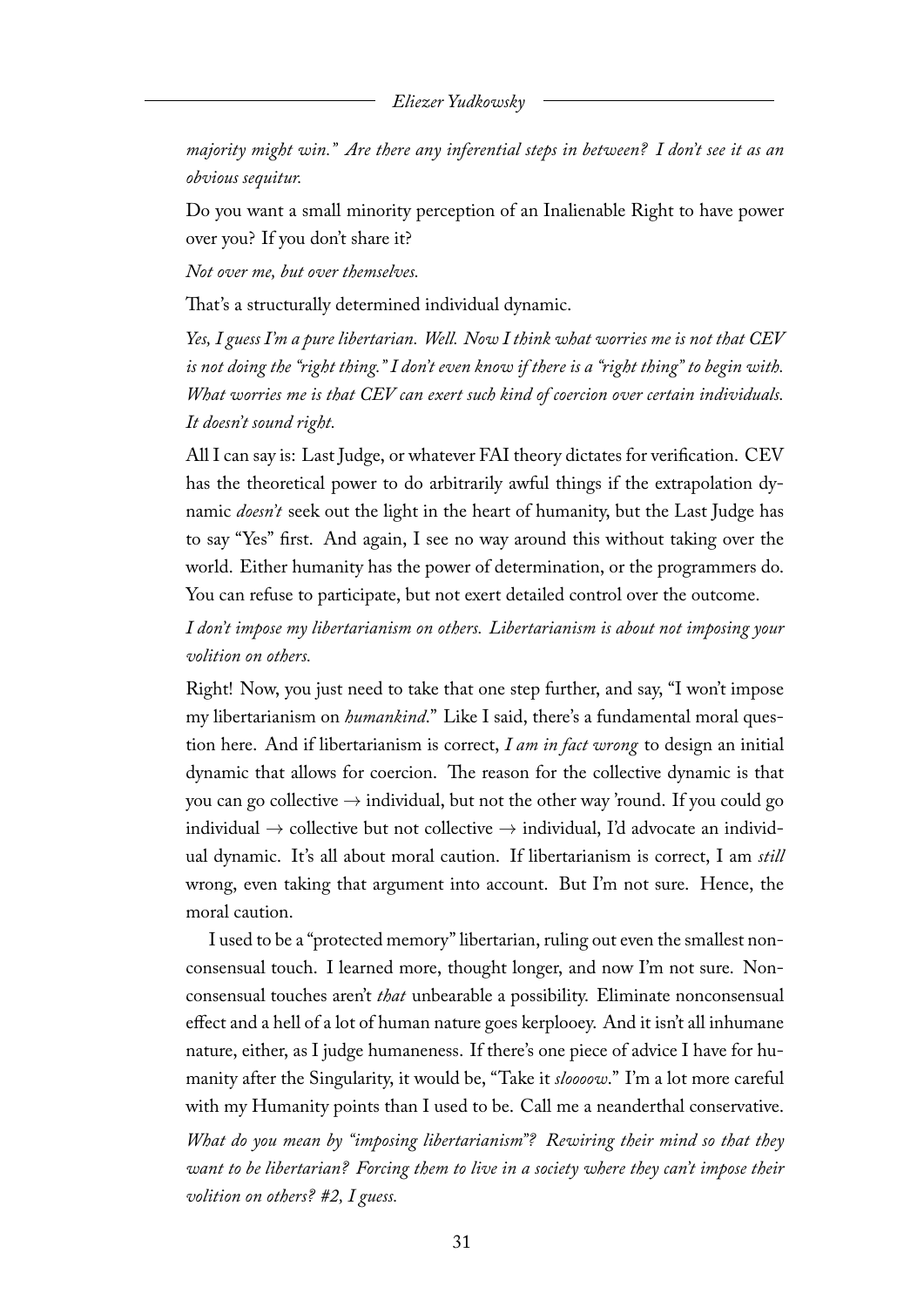Making the choice for libertarianism for humanity.

*Jeez. I think I understand. But it still feels uncomfortable.*

No one promised that moral caution would be comfortable. Anyone can not take over the world when it seems like a bad idea. It's not taking over the world when it seems like a *good* idea that requires courage. A simple rule for FAI programmers is to never commit any act without giving some humane higher intelligence a veto. Thou art not that smart.

My guess is that the *successor* to the initial dynamic will have a built-in Bill of Rights, ruling out deadly darknesses. Maybe the Bill of Rights will impose that invariant on any successor system humankind votes for, *forever*, even if we change our minds later. The will of humankind that shapes the dynamic in its first moments may dare to exercise that command over the unimaginably far future, for that we would sooner destroy ourselves, revoke the gift we give to our descendants, than let such things come to pass.

But it will not be in the initial dynamic, for I am not that wise.

For *every one* of those Inalienable Rights, the majority will say afterward that the initial dynamic should never have been written to make those Rights subject to majority vote, for Inalienable Rights are Inalienable Rights regardless of what anyone thinks of them. And if I myself dared to set down ten Rights, I would get at least three Wrong.

# Q5. *What if it's not possible to model people without simulating them in such fine detail that the simulation becomes a person?* (Frequently Asked)

I can imagine and extrapolate people, at least approximately, without creating new people in my imagination. People cannot be simulated perfectly, regardless of computing power or ethical constraints. There are quantum divergences, unless we become uploads running on hardware insulated from all measurement of the outside world. Even then there would be no way to perfectly extrapolate humanity in advance, before running the process. For this reason do I speak of *predictable* extrapolations, abstract properties of the outcome that a Really Powerful Optimization Process can predict with reasonably high confidence. Likewise I speak of figuring it both ways and computing the *spread*, and leaving our options open where our extrapolated volitions do not converge.

Requiring that the simulation not be sentient may place an upper bound on predictive accuracy for individuals, but *humankind's* coherent extrapolated volition might still be tractable. It might be possible to predict some *coherent* volitions of a *planetary* population with much greater statistical reliability than would apply to a single individual, and perhaps that would suffice for emergency first aid. I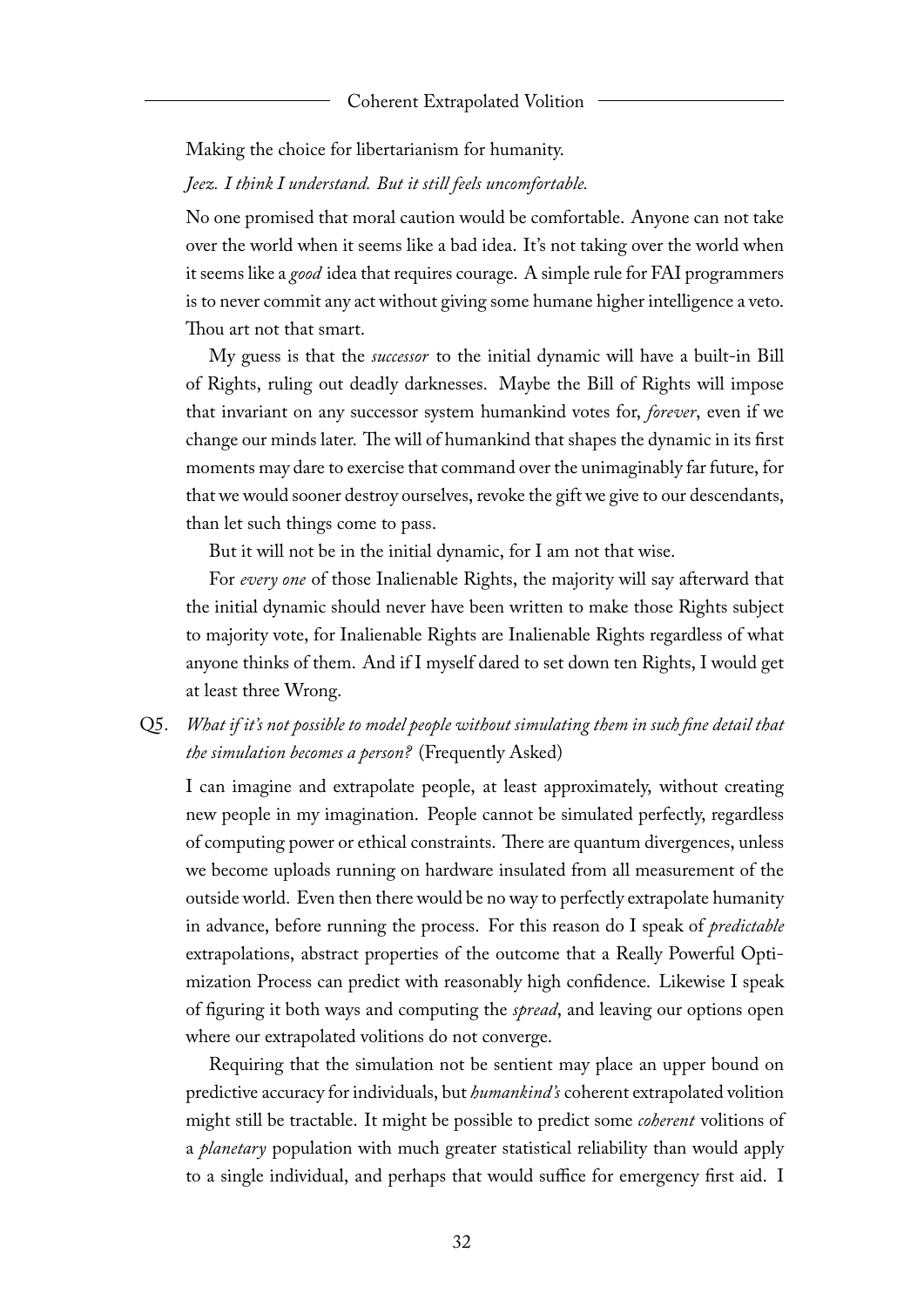#### *Eliezer Yudkowsky*

would guess that the more obvious the necessity, the greater the probability that our medium-distance volitions will converge. An approximate extrapolation of humankind's volition might state a 99% confidence that a perfect extrapolation of humankind's volition would show between 78% and 82% of the population agreeing on a certain proposition. That might suffice unto writing the successor dynamic and creating a Nice Place to Live, until direct voting becomes possible.

Or maybe a Really Powerful Optimization Process can predict that five years hence you'll walk into a barbershop in Spokane. It seems unlikely—impossible, actually—but maybe I didn't think of the obvious creative shortcut.

Perfect modeling is not required, only enough to satisfice. But yes, sufficient *spread* could increase the extrapolation's *chaos* to the point that it kills CEV as a solution; it simply would not be possible to speak of what humanity "wanted", even in the way of emergency first aid.

A worrying possibility is that requiring non-sentient simulations might create systematic biases; prevent the extrapolation from getting started; or block extrapolation of our probable decisions, or even possible decisions, on specific moral questions such as "What constitutes a 'sentient' simulation?" Ask me again about this problem in a year.

#### Q6. *What if someone disagrees with the CEV?* (PhilipSutton)

Speculating about outcomes? I counter-speculate that complete silence would not be an inappropriate response. Imagine the silliness of arguing with your own extrapolated volition. It's not only silly, it's dangerous and harmful; you're setting yourself in opposition to the place you would have otherwise gone, rationalizing counterarguments against a good answer.

If humankind's CEV does something I disagree with, maybe there are reasons I haven't realized, maybe my own extrapolated volition happens to disagree with humanity's on this point, maybe I'm an ornery guy who would find fault no matter what the CEV did, maybe the extrapolation of humankind will turn out to be wrong, maybe a different initial dynamic would have worked out differently. A CEV has no moral authority, unless one is foolish enough to regard it as a god. CEV would just be a thing that a human conceived, humans implemented, and that sorta reflects humanity in an odd but useful way. I am not under the slightest obligation to change my opinions in the direction of the CEV, if it appears that we disagree. I need to make my own decisions, so that someday I can grow up and vote.

Humanity needs emergency first aid, but my guess is that for a CEV to argue with humanity, or even display its internal reasoning process, would hurt us. We should invent our own philosophies, not ask our extrapolated volitions, or some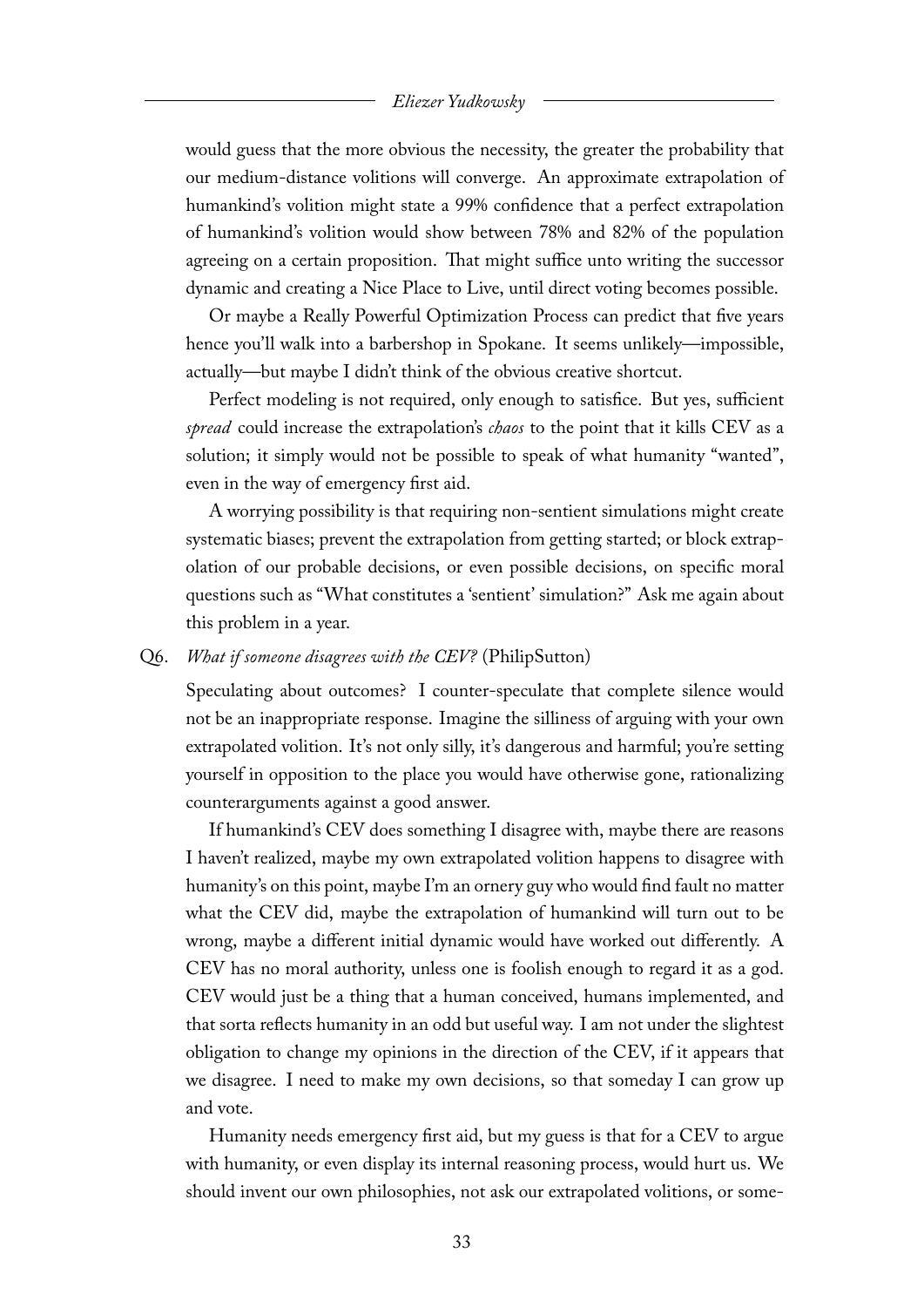day we'll ask our volitions and get back "The only answering procedure you know is asking your volition." Imaginary gods argue with humans and give them orders and demand allegiance; what we need is a real CEV that will shut up and help.

Q7. *Where is the CEV getting this kind of power?* (Frequently Asked)

A Really Powerful Optimization Process is not a god. A Really Powerful Optimization Process could tear apart a god like tinfoil. Hence the extreme caution.

- [What is the Singularity?](http://singinst.org/overview/whatisthesingularity/)
- [Levels of Organization in General Intelligence](http://singinst.org/upload/LOGI.html)
- Q8. *A problem is whether the most desirable volition is part of the collective or relatively rare. A rare individual or group of individuals' vision may be a much better goal and may perhaps even be what most humans eventually have as their volition when they get wise enough, smart enough and so on.* (SamanthaAtkins)

"Wise enough, smart enough"—this is just what I'm trying to describe specifically how to extrapolate! "What most humans eventually have as their *decision* when they get wise enough, smart enough, and so on" is *exactly* what their extrapolated *volition* is supposed to guess.

It is you who speaks these words, "most desirable volition," "much better goal." How does the dynamic know what is the "most desirable volition" or what is a "much better goal," if not by looking at you to find the initial direction of extrapolation?

How does the dynamic know what is "wiser," if not by looking at your judgment of wisdom? The order of evaluation cannot be recursive, although the order of evaluation can iterate into a steady state. You cannot ask what definition of flongy you would choose if you were flongier. You can ask what definition of wisdom you would choose if you knew more, thought faster. And then you can ask what definition of wisdom-2 your wiser-1 self would choose on the next iteration (keeping track of the increasing distance). But the extrapolation must climb the mountain of your volition from the foothills of your current self; your volition cannot reach down like a skyhook and lift up the extrapolation.

It is a widespread human perception that some individuals are wiser and kinder than others. Suppose our coherent extrapolated volition does decide to weight volitions by wisdom and kindness—a suggestion I strongly dislike, for it smacks of disenfranchisement. It would still take a majority vote of extrapolated volitions for the initial dynamic to decide how to judge "wisdom" and "kindness." I don't think it wise to tell the initial dynamic to look to whichever humans judge *themselves* as wiser and kinder. And if the programmers define their own criteria of "wisdom" and "kindness" into a dynamic's search for leaders, that is taking over the world by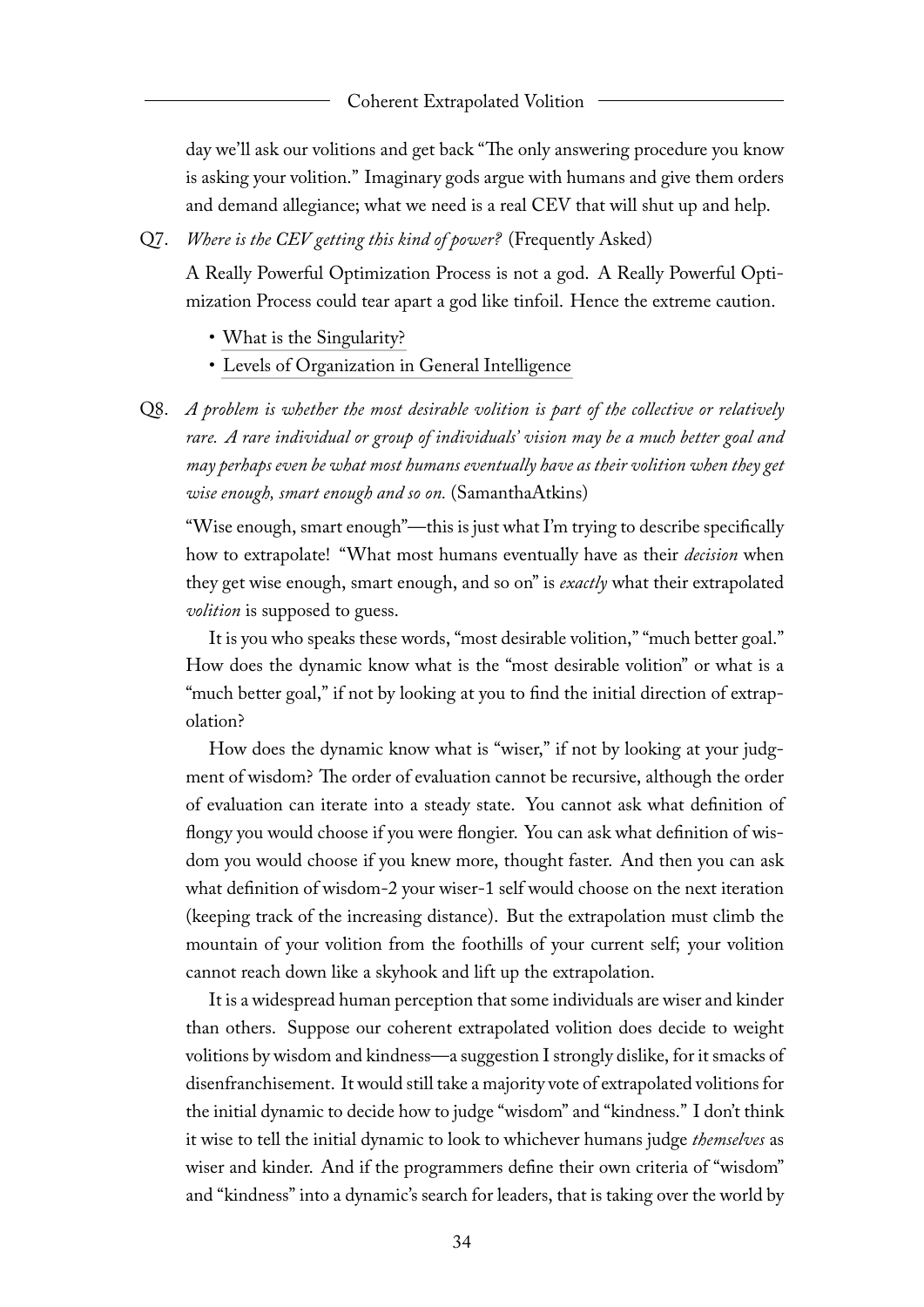proxy. (You wouldn't want the al-Qaeda programmers doing that, right? Though it *might* work out all right in the end, so long as the terrorists told the initial dynamic to *extrapolate* their selected wise men.)

If we know that we are not the best, then let us extrapolate our volitions in the direction of becoming more the people we wish we were, not concentrate Earth's destiny into the hands of our "best." What if our best are not good enough? We should need to extrapolate them farther. If so, why not extrapolate everyone?

## Q9. *How does the dynamic force individual volitions to cohere?* (Frequently Asked)

The dynamic doesn't *force* anything. The engineering goal is to ask what humankind "wants," or rather what we would decide if we knew more, thought faster, were more the people we wished we were, had grown up farther together, etc. "There is nothing which humanity can be said to 'want' in this sense" is a possible answer to this question. Meaning, you took your best shot at asking what humanity wanted, and humanity didn't want anything coherent. But you cannot *force* the extrapolated volitions to cohere by computing some other question than "What does humanity want?" That is fighting alligators instead of draining the swamp—solving an engineering subproblem at the expense of what you meant the project to accomplish.

There are nonobvious reasons our volitions would cohere. In the Middle East the Israelis hate the Palestinians and the Palestinians hate the Israelis; in Belfast the Catholics hate the Protestants and the Protestants hate the Catholics; India hates Pakistan and Pakistan hates India. But Gandhi loves everyone, and Martin Luther King loves everyone, and so their wishes add up instead of cancelling out, coherent like the photons in a laser. One might say that love obeys Bose-Einstein statistics while hatred obeys Fermi-Dirac statistics.

Similarly, disagreements may be predicated on:

- Different guesses to simple questions of fact. ("Knew more" increases coherence.)
- Poor solutions to cognitive problems. ("Think faster" increases coherence.)
- Impulses that would play lesser relative roles in the people we wished we were.
- Decisions we would not want our extrapolated volitions to include.

Suppose that's not enough to produce coherence? Extrapolating humankind's volition, as a moral solution, doesn't require some exact particular set of rules for the initial dynamic. You can't take leave of asking what humanity "wants," but it's all right, albeit dangerous, to try more than one plausible definition of "want." I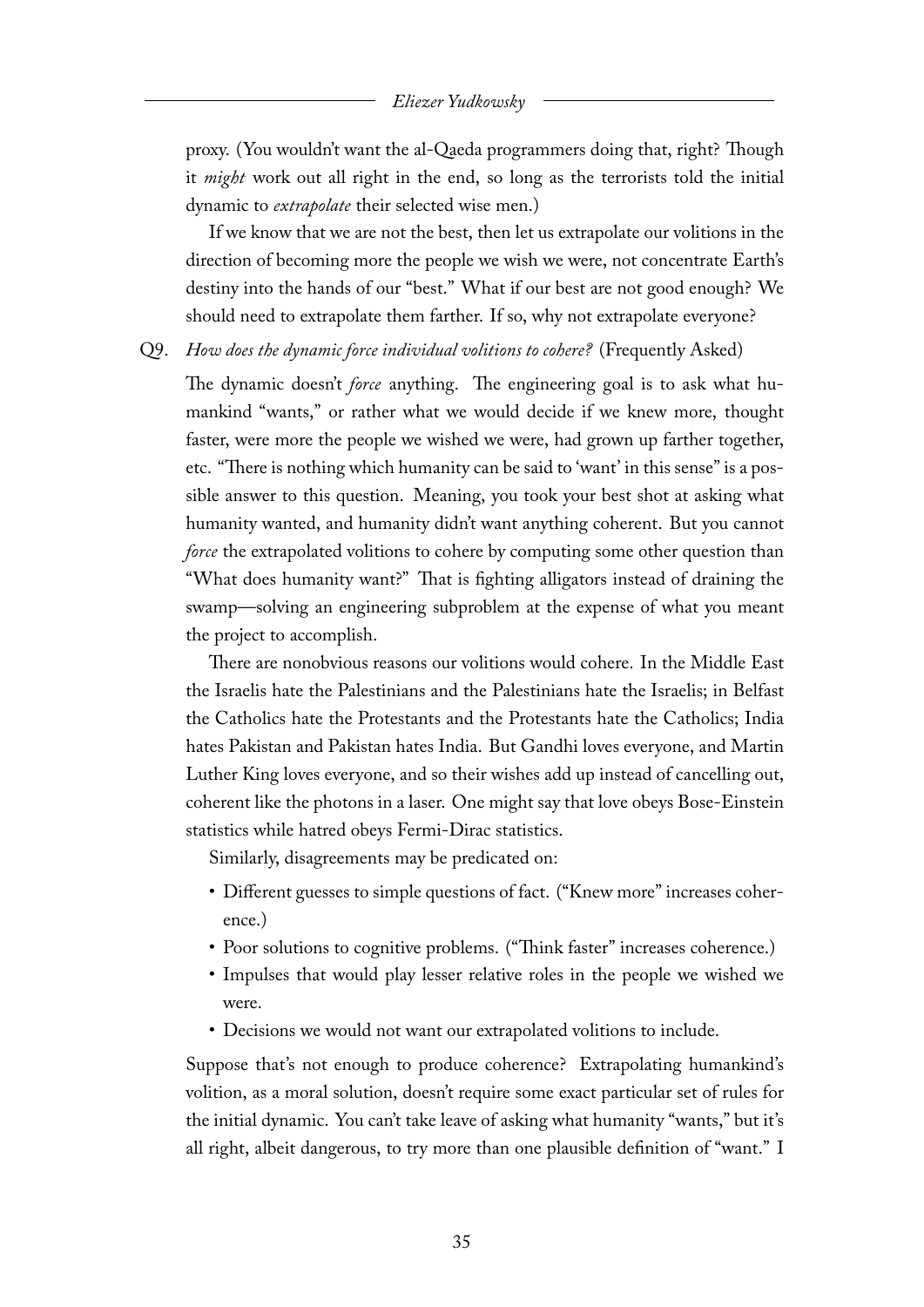don't think it's gerrymandering to probe the space of "dynamics that plausibly ask what humanity wants" to find a dynamic that produces a *coherent* output, provided:

- The meta-dynamic looks *only* for coherence, no other constraints.
- The meta-dynamic searches a *small* search space.
- The meta-dynamic satisfices rather than maximizes.
- The dynamic itself doesn't force coherence where none exists.
- A Last Judge peeks at the actual answer and checks it makes sense.

I would not object to an initial dynamic that contained a meta-rule along the lines of: "Extrapolate far enough that our medium-distance wishes cohere with each other and don't interfere with long-distance vetoes. If that doesn't work, try this different order of evaluation. If that doesn't work then fail, because it looks like humankind doesn't want anything."

Note that this meta-dynamic tests one quantitative variable (how far to extrapolate) and one binary variable (two possible orders of evaluation), and *not*, say, all possible orders of evaluation.

Forcing a confident answer is a *huge* no-no in FAI theory. If an FAI discovers that an answering procedure is inadequate, *you do not force it to produce an answer anyway.*

Q10. *How accurate and detailed does the extrapolation of humankind's volition need to be in order to work?* (Frequently Asked)

Some important points that I don't think I emphasized clearly enough in the body of the text:

- The optimization process is trying to extrapolate a *population* volition, not the volition of any one individual. I am visualizing and describing this as an actual, detailed, attempt at extrapolating individual minds and their social interaction; but that is because I am defining what I wish to *approximate*.
- The optimization process is extrapolating a spread-out range of possibilities, not *the* answer. Given the uncertainty of underlying quantum processes, no definite answer may exist even in principle.
- Do we want our coherent extrapolated volition to satisfice, or maximize? My guess is that we want our coherent extrapolated volition to satisfice—to apply emergency first aid to human civilization, but not do humanity's work on our behalf, or decide our futures for us. If so, rather than trying to guess the *optimal* decision of a *specific individual*, the CEV would pick a solution that *satisficed* the *spread of possibilities* for the extrapolated *statistical aggregate* of humankind.